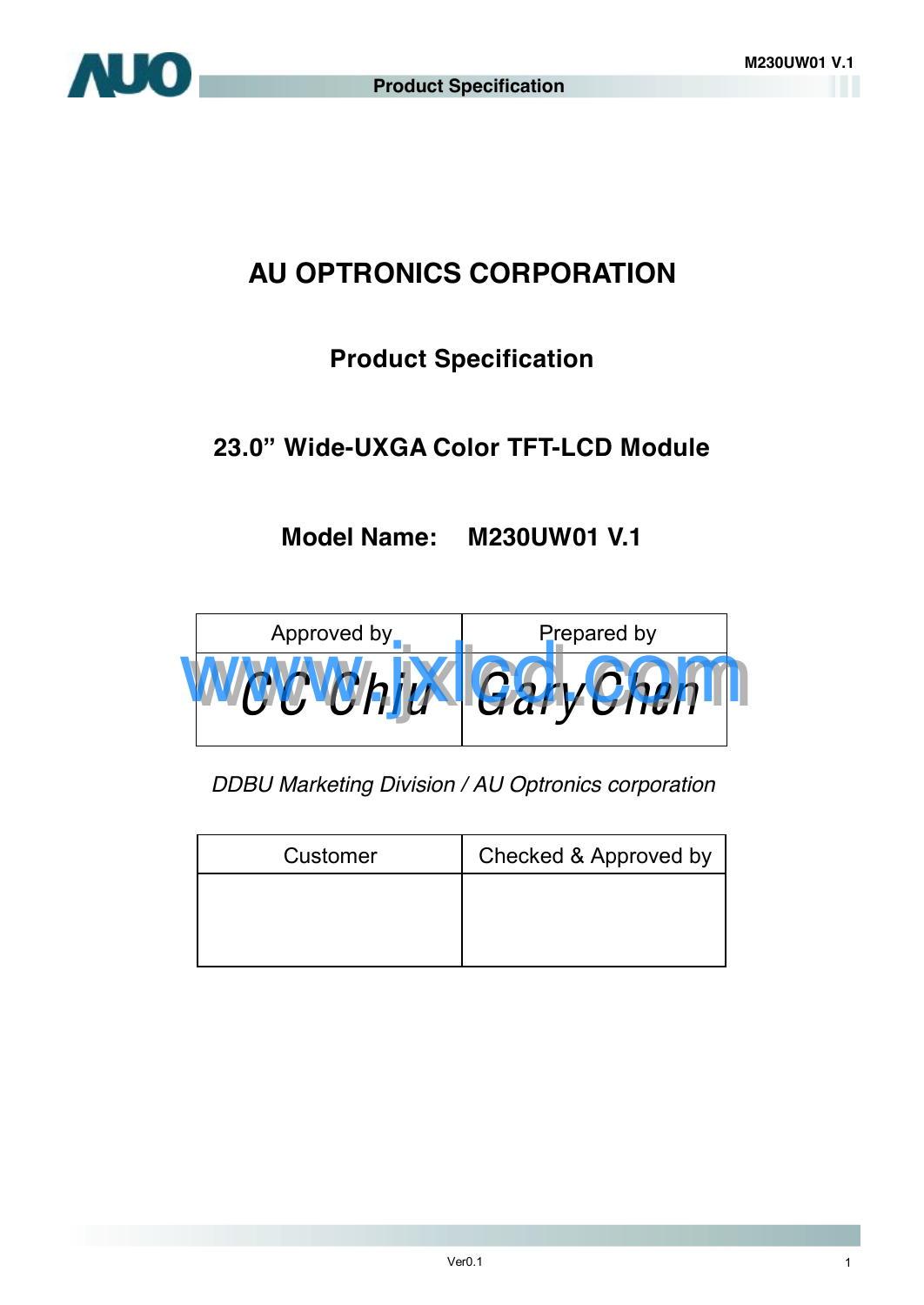

**Product Specification** 

## **23.0" Wide-UXGA Color TFT-LCD Module Model Name: M230UW01 V.1**

**(** u **) Preliminary Specifications ( ) Final Specifications** 

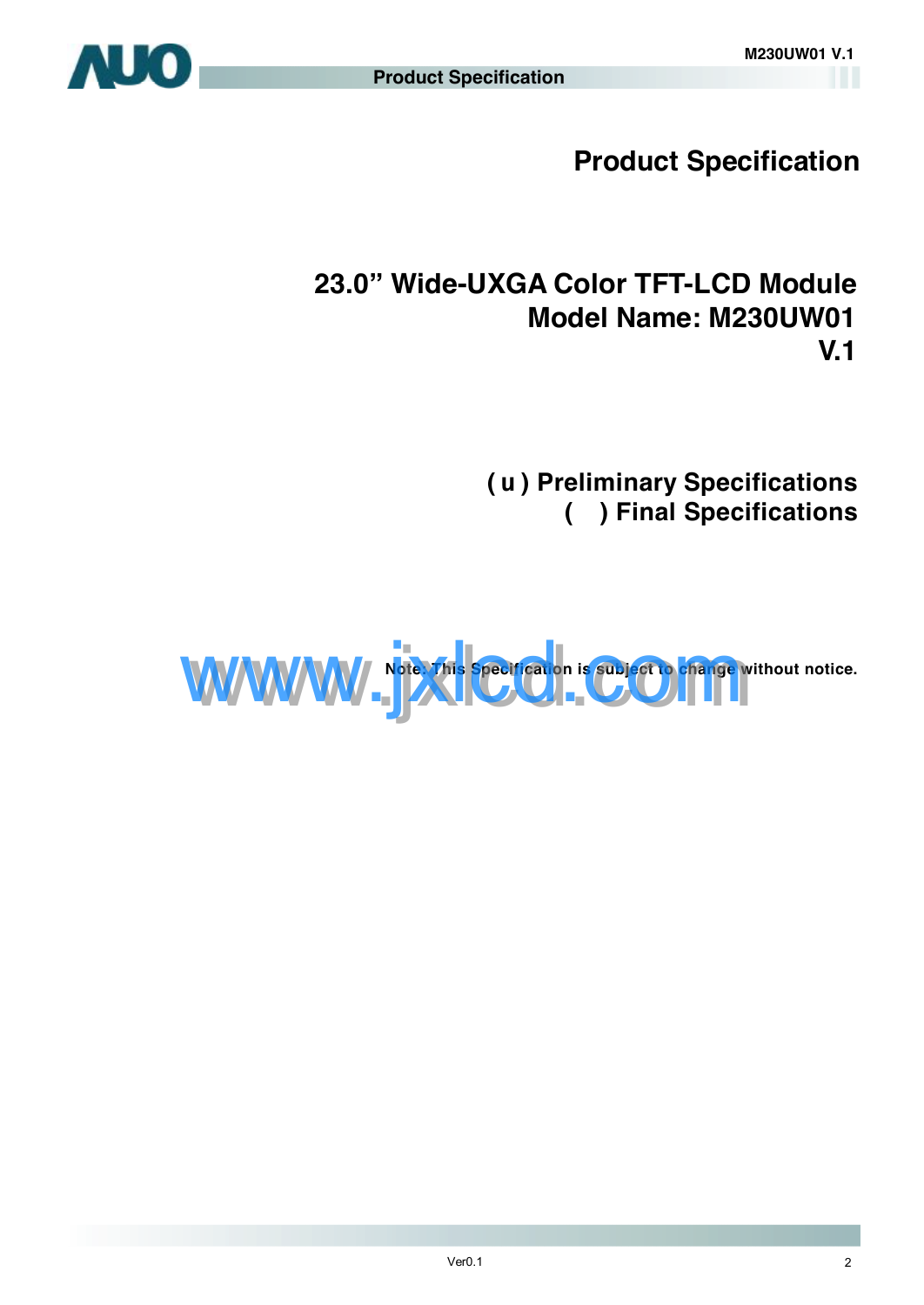

## **Contents**

| 7.2 Backlight Unit. | .20 |
|---------------------|-----|
|                     |     |
|                     |     |
|                     |     |
|                     |     |
|                     |     |
|                     |     |
|                     |     |
|                     |     |
|                     |     |
|                     |     |
|                     |     |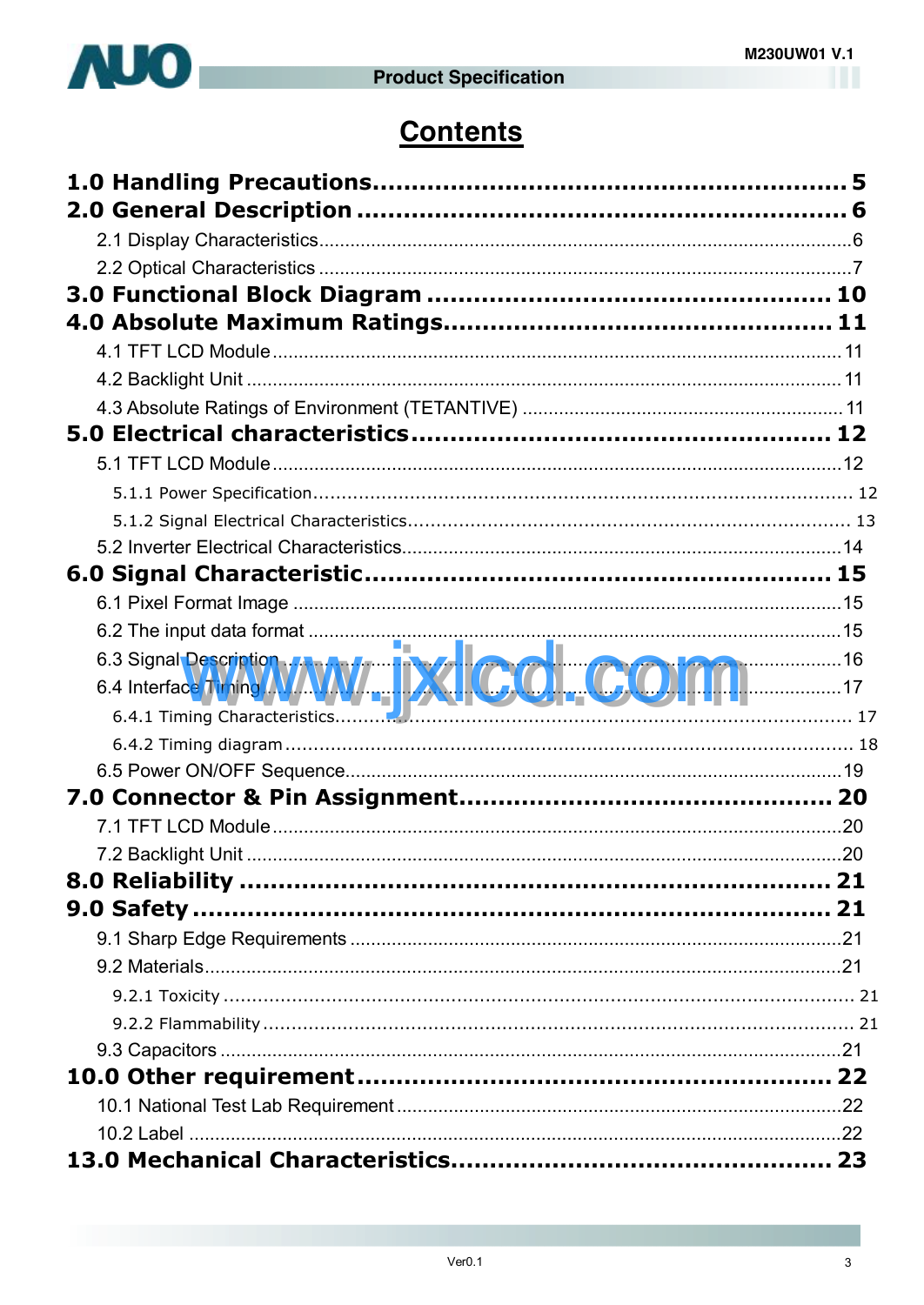

## **Record of Revision**

|     | <b>Version and Date</b> | Page | Old description                   | <b>New Description</b> | <b>Remark</b> |
|-----|-------------------------|------|-----------------------------------|------------------------|---------------|
| 0.1 | 2004/12/27              | All  | <b>First Edition for Customer</b> | All                    |               |
|     |                         |      |                                   |                        |               |
|     |                         |      |                                   |                        |               |
|     |                         |      |                                   |                        |               |

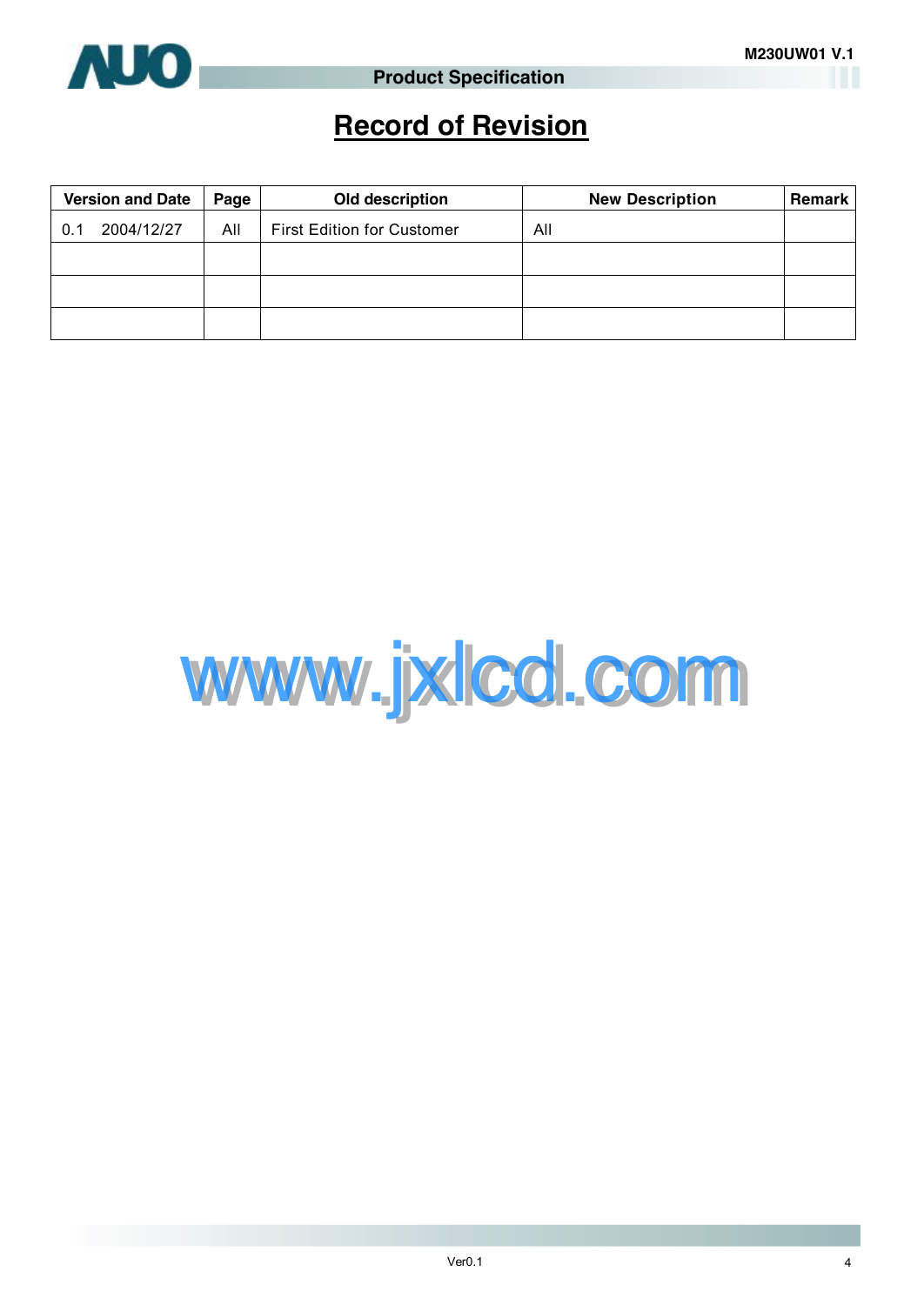

### **1.0 Handling Precautions**

- 1) Since front polarizer is easily damaged, pay attention not to scratch it.
- 2) Be sure to turn off power supply when inserting or disconnecting from input connector.
- 3) Wipe off water drop immediately. Long contact with water may cause discoloration or spots.
- 4) When the panel surface is soiled, wipe it with absorbent cotton or other soft cloth.
- 5) Since the panel is made of glass, it may break or crack if dropped or bumped on hard surface.
- 6) Since CMOS LSI is used in this module, take care of static electricity and insure human earth when handling.
- 7) Do not open nor modify the Module Assembly.
- 8) Do not press the reflector sheet at the back of the module to any directions.
- 9) In case if a module has to be put back into the packing container slot after once it was taken out from the container, do not press the center of the CCFL reflector edge. Instead, press at the far ends of the CCFL reflector edge softly. Otherwise the TFT module may be damaged.
- 10) At the insertion or removal of the Signal Interface Connector, be sure not to rotate nor tilt the Interface Connector of the TFT module.
- 11) After installation of the TFT module into an enclosure (Desktop monitor Bezel, for example), do not twist nor bend the TFT Module even momentary. At designing the enclosure, it should be taken into consideration that no bending/twisting forces are applied to the TFT module from outside. Otherwise the TFT module may be damaged.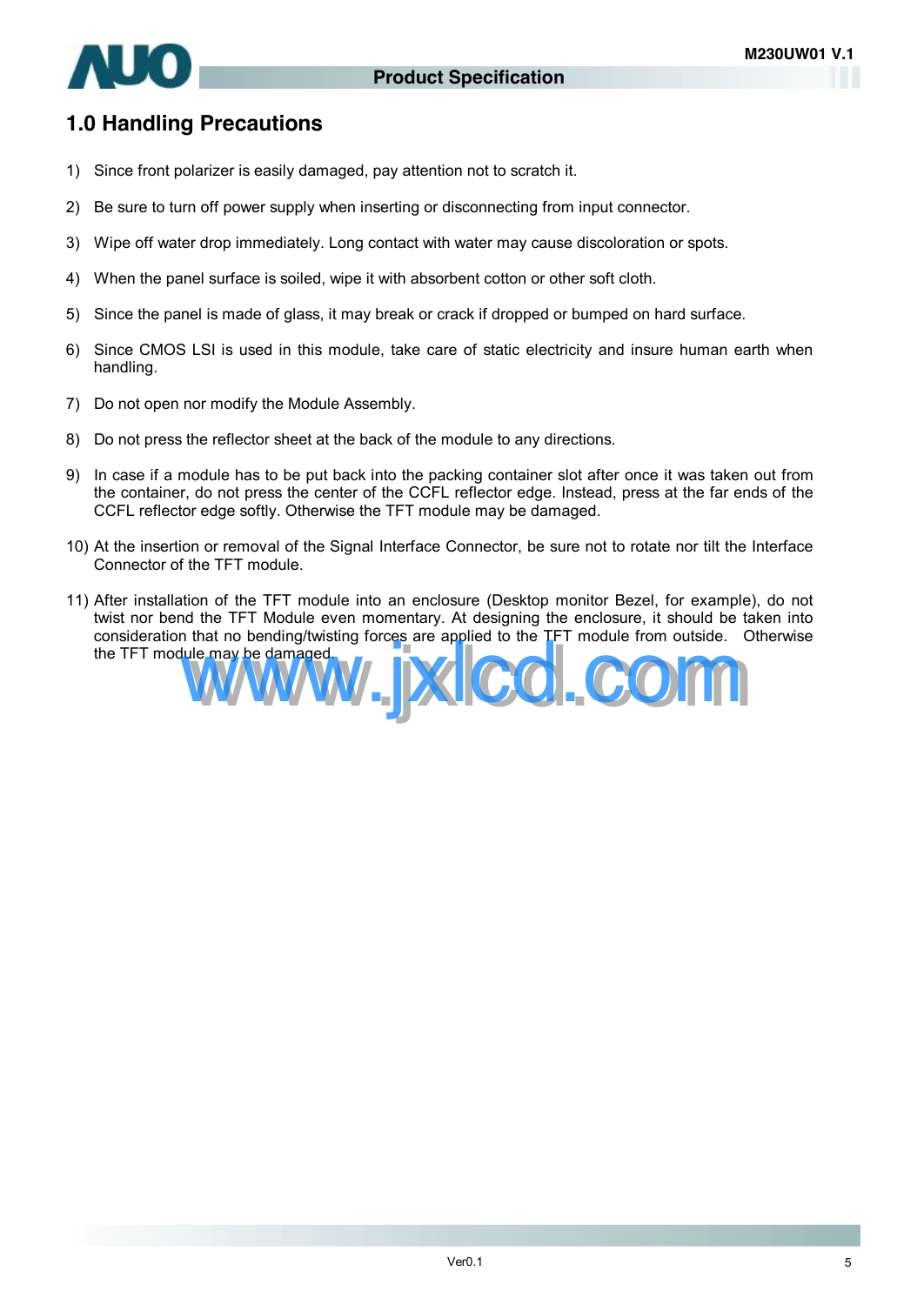

### **2.0 General Description**

This specification applies to the 23.0 inch Color TFT-LCD Module M230UW01.

The display supports the WUXGA (1920(H) x 1200(V)) screen format and 16.7M colors (RGB 8-bits data).

All input signals are 2 Channel LVDS interface compatible.

This module contains an inverter card for backlight.

#### **2.1 Display Characteristics**

The following items are characteristics summary on the table under 25 ℃ condition:

| <b>ITEMS</b>                                    | <b>Unit</b>                         | <b>SPECIFICATIONS</b>                                                |       |       |       |
|-------------------------------------------------|-------------------------------------|----------------------------------------------------------------------|-------|-------|-------|
| Screen Diagonal                                 | [mm]                                | 584.15 (23")                                                         |       |       |       |
| <b>Active Area</b>                              | [mm]                                | 495.36 (H) x 309.6 (V)                                               |       |       |       |
| Pixels H x V                                    |                                     | 1920(x3) x 1200                                                      |       |       |       |
| <b>Pixel Pitch</b>                              | [mm]                                | 0.258 (per one triad) x 0.258                                        |       |       |       |
| Pixel Arrangement                               |                                     | R.G.B. Vertical Stripe                                               |       |       |       |
| Display Mode                                    |                                     | Normally Black                                                       |       |       |       |
| White Luminance (Center)                        | $\lceil$ cd/m <sup>2</sup> $\rceil$ | 250 cd/m <sup>2</sup> $\textcircled{2}$ V <sub>BR</sub> = 2.8V (Typ) |       |       |       |
| <b>Contrast Ratio</b>                           |                                     | $\overline{800}$ : 1 (Typ)                                           |       |       |       |
| <b>Optical Response Time</b><br>(Gray to Gray)  | [msec]                              | 8 ms (Typ, average)                                                  |       |       |       |
| Nominal Input Voltage VDD                       | [Volt]                              | $+12.0V$                                                             |       |       |       |
| Power Consumption<br>(VDD line + Inverter card) | [Watt]                              | 60.0W (Typ.) (inverter $V_{BR}$ =2.8V, all white pattern)            |       |       |       |
| Weight                                          | [Grams]                             | 3000 (Max)                                                           |       |       |       |
|                                                 | ۰.                                  |                                                                      | Min.  | Typ.  | Max.  |
| Physical Size WWWWWW                            |                                     | Horizatai(H                                                          | 522.4 | 523.  | 523.9 |
|                                                 |                                     | <b>Vertical(V)</b>                                                   | 335.1 | 335.6 | 336.1 |
|                                                 |                                     | Depth(D)                                                             | 40.5  | 41.0  | 41.5  |
| <b>Electrical Interface</b>                     |                                     | 2 Channel LVDS                                                       |       |       |       |
| <b>Support Color</b>                            |                                     | 16.7M colors (RGB 8-bit data)                                        |       |       |       |
| <b>Surface Treatment</b>                        |                                     | Anti-glare type, Hard Coating (2H)                                   |       |       |       |
| <b>Temperature Range</b>                        |                                     |                                                                      |       |       |       |
| Operating                                       | $[^{\circ}C]$                       | 0 to $+50$                                                           |       |       |       |
| Storage (Shipping)                              | $\rm \lceil ^{\circ}C\rceil$        | $-20$ to $+60$                                                       |       |       |       |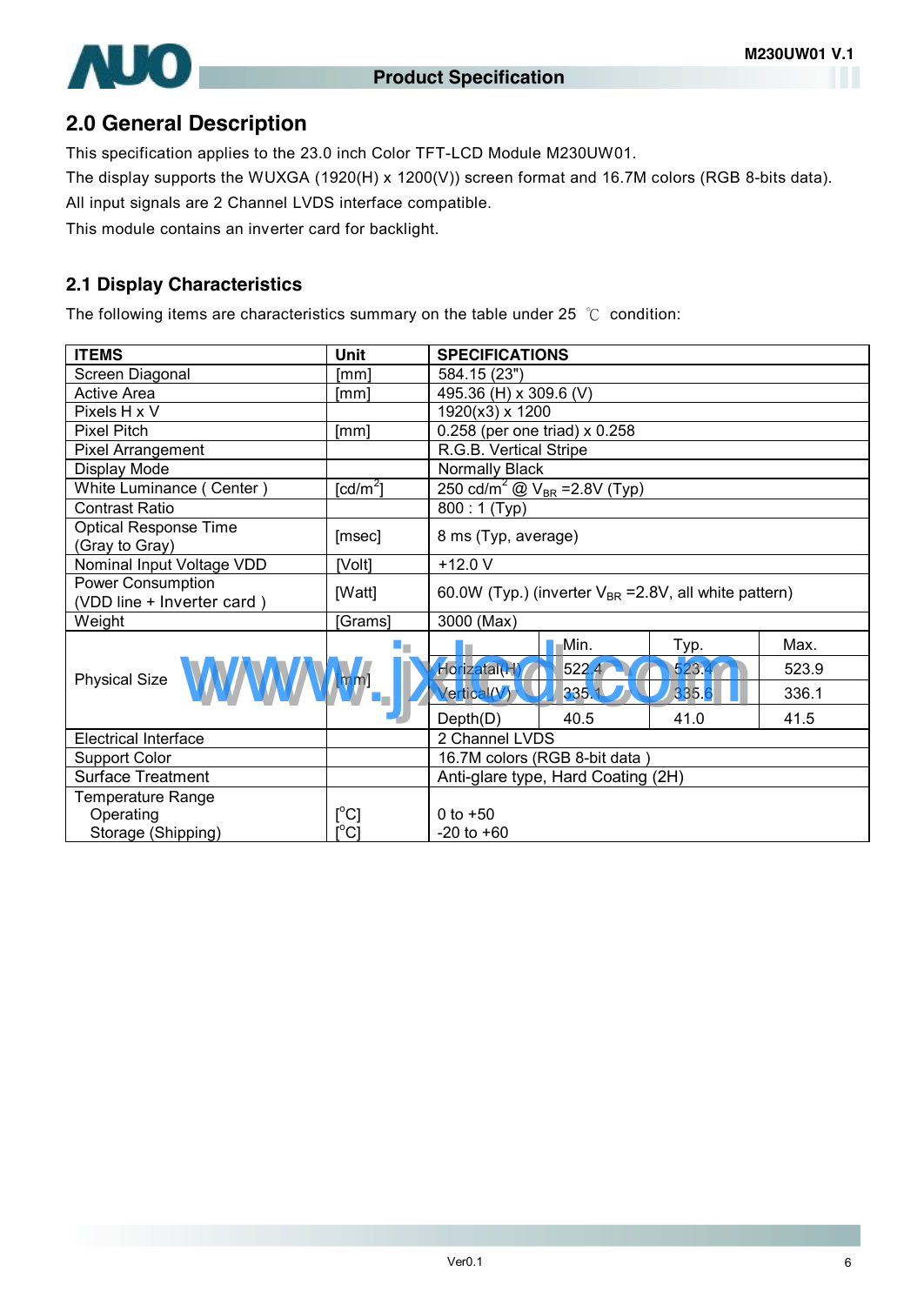

#### **2.2 Optical Characteristics**

The optical characteristics are measured under stable conditions at 25℃ and after lighting the B/L 30~40 minutes:

| Item                                                               | <b>Unit</b>            | <b>Conditions</b>         | Min.  | Typ.  | Max.                         | <b>Note</b> |
|--------------------------------------------------------------------|------------------------|---------------------------|-------|-------|------------------------------|-------------|
|                                                                    |                        | Horizontal<br>(Right)     | 75    | 85    |                              |             |
| <b>Viewing Angle</b>                                               | [degree]               | $CR = 10$<br>(Left)       | 75    | 85    | $\blacksquare$               |             |
|                                                                    |                        | Vertical<br>(Up)          | 75    | 85    | ۰                            |             |
|                                                                    | [degree]               | $CR = 10$<br>(Down)       | 75    | 85    | $\qquad \qquad \blacksquare$ |             |
| Contrast ratio                                                     |                        | Normal Direction          | 400   | 800   |                              |             |
| Response Time                                                      | [msec]                 | Gray to Gray<br>(average) |       | 8     | 12 <sup>2</sup>              | Note 1      |
|                                                                    |                        | Red x                     | 0.610 | 0.640 | 0.670                        |             |
|                                                                    |                        | Red y                     | 0.300 | 0.330 | 0.360                        |             |
| Color / Chromaticity                                               |                        | Green x                   | 0.250 | 0.280 | 0.310                        |             |
| Coordinates (CIE)                                                  |                        | Green y                   | 0.575 | 0.605 | 0.635                        |             |
|                                                                    |                        | Blue x                    | 0.115 | 0.145 | 0.175                        |             |
|                                                                    |                        | Blue y                    | 0.045 | 0.075 | 0.105                        |             |
|                                                                    |                        | White x                   | 0.283 | 0.313 | 0.343                        |             |
| Color Coordinates (CIE) White                                      |                        | White y                   | 0.299 | 0.329 | 0.359                        |             |
| White Luminance (central point)<br>(at inverter $V_{BR} = 2.8 V$ ) | $\lceil cd/m^2 \rceil$ |                           | 200   | 250   | $\blacksquare$               |             |
| <b>Luminance Uniformity</b>                                        | [%]                    | $\blacksquare$            | 75    | 80    | $\overline{\phantom{a}}$     | Note 2      |
| Crosstalk (in 60Hz)                                                | [%]                    |                           |       |       | .5                           | Note 3      |
| Flicker                                                            | dB                     |                           | a pr  |       | 20                           | Note 4      |

Equipment Pattern Generator, Power Supply, Digital Voltmeter, Luminance meter (PR 880, BM-5A , BM 7 ,CS-1000, & EZContrast\* )

**Environment** 





\*' EZ Contrast is different measurement tool with very close viewing distance.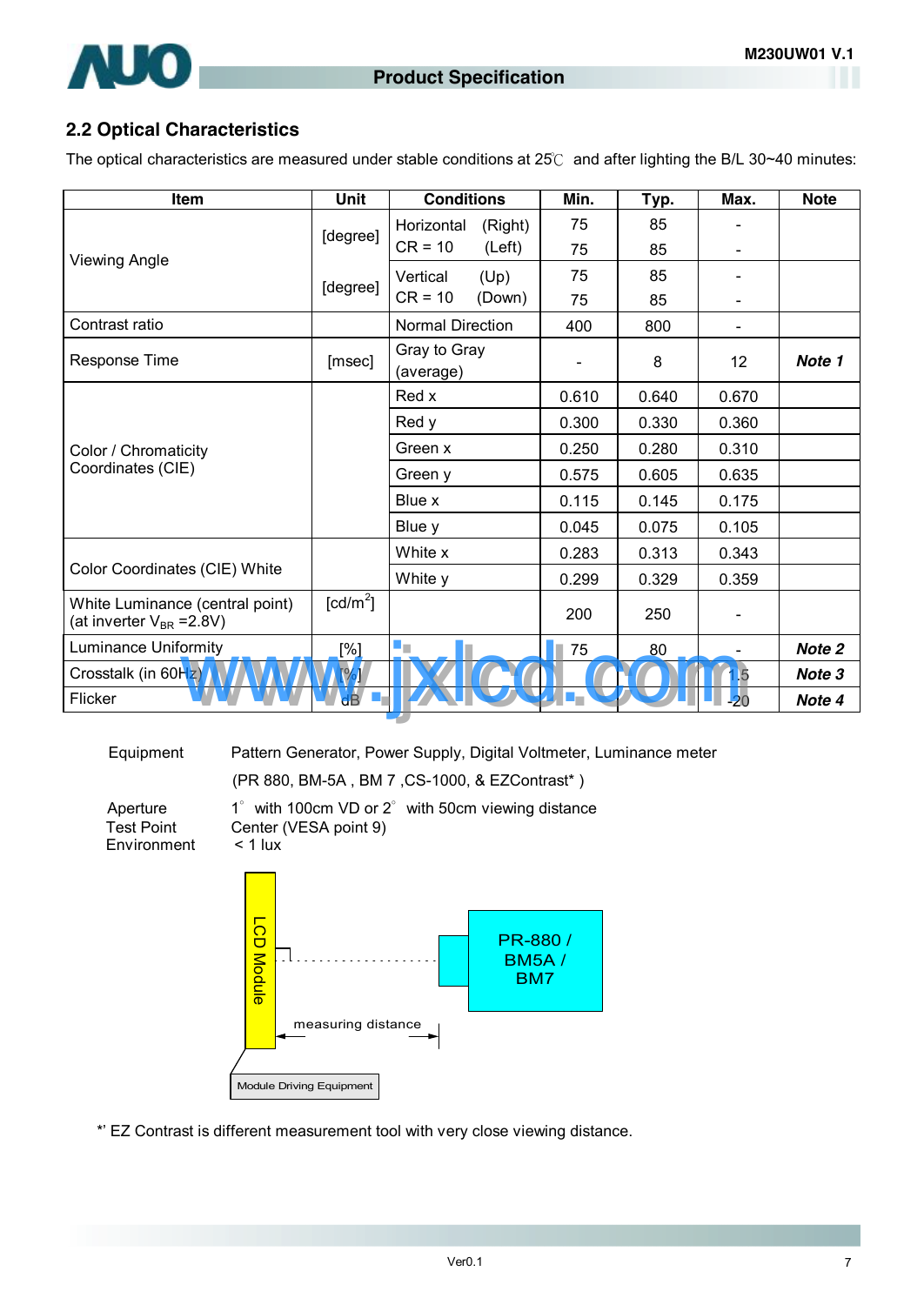

#### *Note 1:* **The Definition of Response time**



Algorithm:

| Level A - Level B | ≥ 16 then the average of Gray-to-Gray response time is 8ms(Typ). At frame rate= 60 Hz condition.

 $Tr_R(On/Off$  rising time; from "Black" to "White") +  $Tr_F(On/Off$  falling time; from "White" to "Black")



*Note 2:* **Brightness uniformity of these 9 points is defined as below** 



Maximum Luminance in 9 Points (1-9) Uniformity  $=$  Minimum Luminance in 9 points  $(1-9)$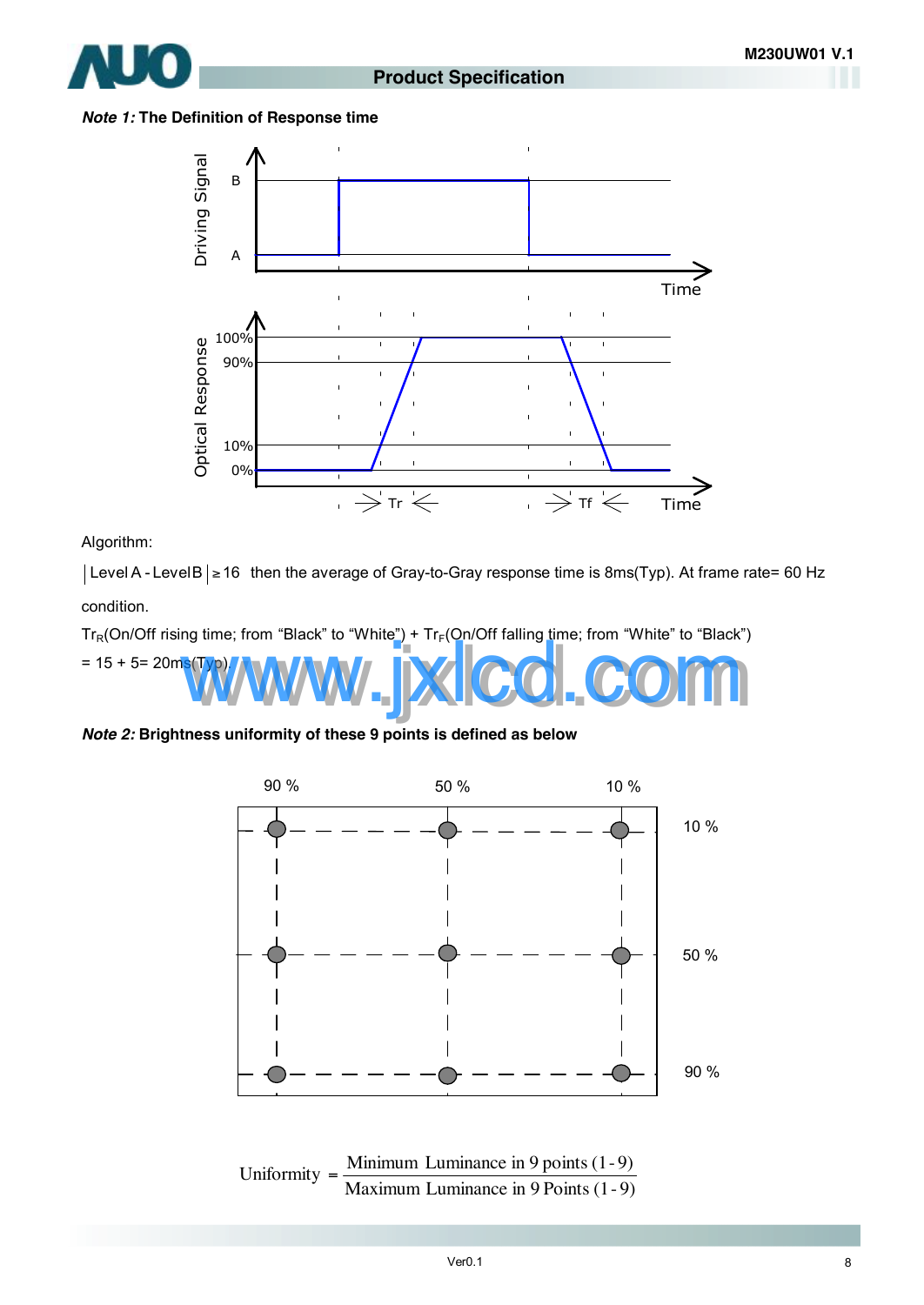

#### **Product Specification**









 $|L_A-L_{A'}|/L_A \times 100\%$  = 1.5% max.,  $L_A$  and  $L_B$  are brightness at location A and B l L<sub>B</sub>-L<sub>B'</sub> l / L<sub>B</sub> x 100%= 1.5% max., L<sub>A'</sub> and L<sub>B'</sub> are brightness at location A' and B'

#### *Note 4:* **Test Paterm: Subchecker Pattern**



Method: Record dBV & DC value with (WESTAR)TRD-100



Flicker (dB) =  $20 \log \frac{1000 \text{ J/C}}{DC}$  Level Flicker (dB) =  $20 \log \frac{AC \text{ Level(at 30 Hz)}}{DG \text{ L}}$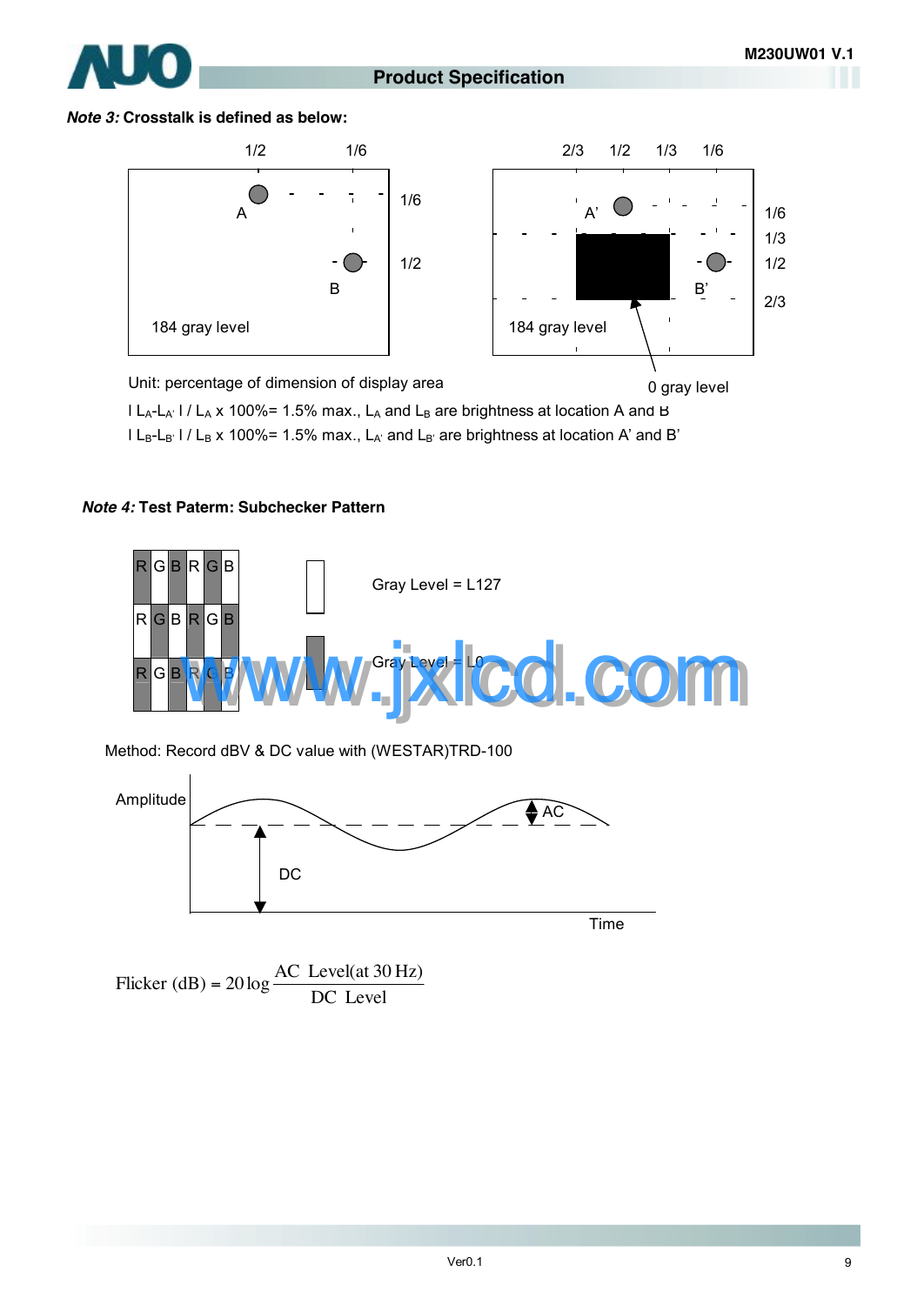

## **3.0 Functional Block Diagram**

The following diagram shows the functional block of the 23.0 inches Color TFT-LCD Module:



#### **I/F PCB Interface:**

JAE or compatible FI-X30SSL-HF (On board Strong type) **Mating Type:**  FI-X30HL-T (Locked Type) FI-X30S-H (Unlocked Type)

#### **Backlight Interface**

JST S14B-PH-SM3 or equivalent

#### **Mating Type:**

JST PHR-14 or equivalent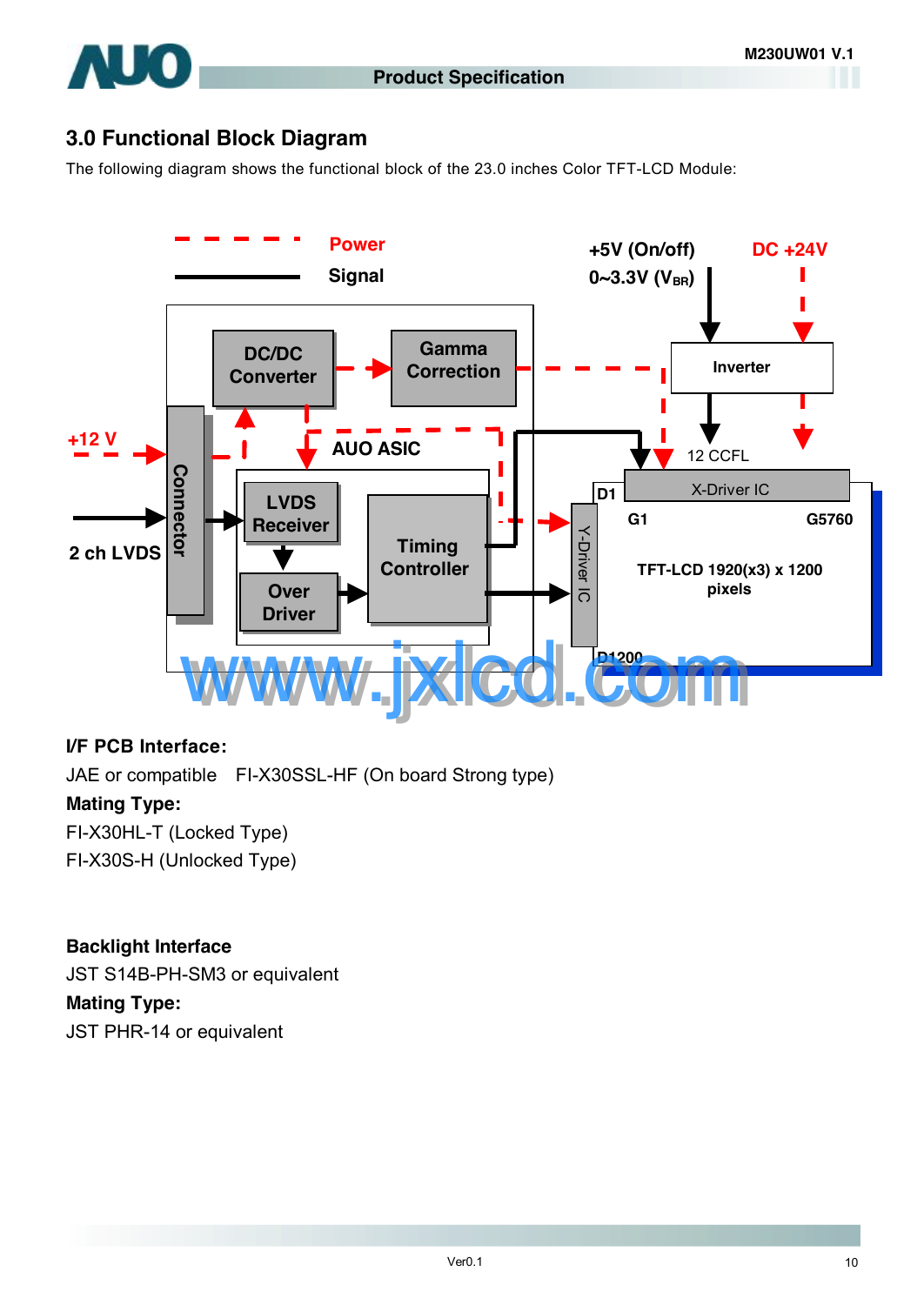

### **4.0 Absolute Maximum Ratings**

Absolute maximum ratings of the module is as following:

### **4.1 TFT LCD Module**

| ltem            | Svmbol | Min   | Max   | Unit   | <b>Conditions</b> |
|-----------------|--------|-------|-------|--------|-------------------|
| Logic/LCD Drive | √IN    | +10.8 | 13.2- | [Volt] | <b>Note 1,2</b>   |

#### **4.2 Backlight Unit**

| ltem                         | Symbol | Min  | <b>Max</b> | Unit     | Conditions      |
|------------------------------|--------|------|------------|----------|-----------------|
| <b>CCEL</b><br>Current<br>υ∪ | ICFL   | ں. ، |            | [mA] rms | <b>Note 1,2</b> |

### **4.3 Absolute Ratings of Environment (TETANTIVE)**

| <b>Item</b>               | Symbol | Min   | Max | Unit                                    | <b>Conditions</b> |
|---------------------------|--------|-------|-----|-----------------------------------------|-------------------|
| Operating                 | TOP    |       | 50  | $\mathsf{I}^\circ\mathsf{C} \mathsf{I}$ |                   |
| <b>Operating Humidity</b> | HOP    | 5     | 95  | [%RH]                                   |                   |
| Storage Temperature       | TST    | $-20$ | 60  | $\mathsf{C}^{\circ}$                    | Note 3            |
| <b>Storage Humidity</b>   | HST    | 5     | 39  | [%RH]                                   |                   |

*Note 1:* With in Ta (25℃)





**Relative Humidity %**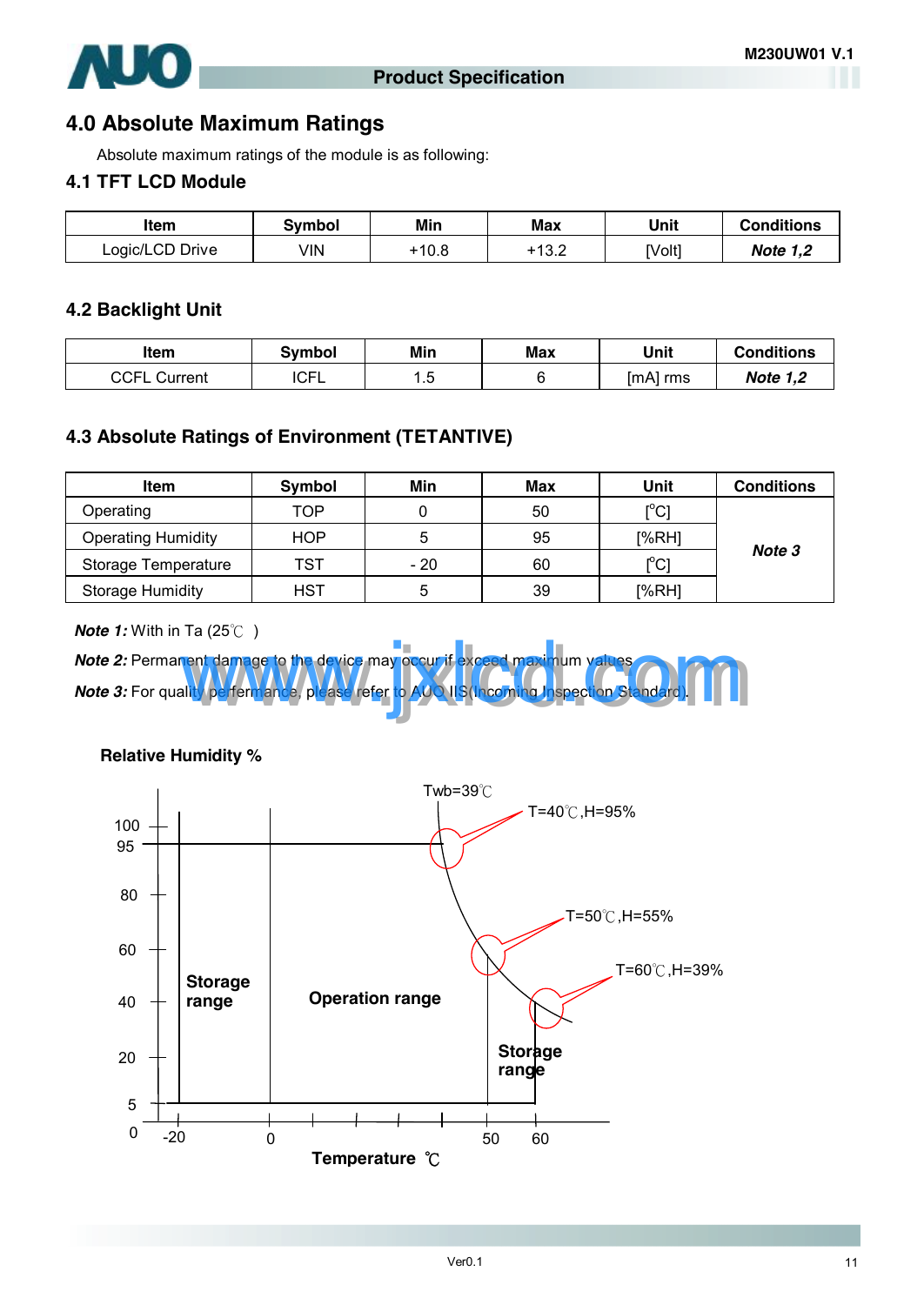

### **5.0 Electrical characteristics**

### **5.1 TFT LCD Module**

### **5.1.1 Power Specification**

Input power specifications are as follows;

| Symbol     | <b>Parameter</b>                            | <b>Min</b>                   | <b>Typ</b>               | Max  | <b>Units</b> | <b>Condition</b>                             |
|------------|---------------------------------------------|------------------------------|--------------------------|------|--------------|----------------------------------------------|
| <b>VDD</b> | Logic/LCD Drive<br>Voltage                  | 11.4                         | 12                       | 12.6 | [Volt]       | ±5%                                          |
| <b>IDD</b> | <b>VDD</b> current                          |                              | 720                      | 940  | [mA]         | Vin=12V, All White Pattern,<br>+30%, at 60Hz |
| Irush      | <b>LCD Inrush Current</b>                   |                              | $\overline{\phantom{a}}$ | 7.5  | [A]          | <b>Note</b>                                  |
| <b>PDD</b> | <b>VDD Power</b>                            | $\qquad \qquad \blacksquare$ | 8.65                     | 11.3 | [Watt]       | Vin=12V, All White Pattern,<br>+30%, at 60Hz |
| VDDrp      | Allowable Logic/LCD<br>Drive Ripple Voltage |                              | $\frac{1}{2}$            | 240  | [mV]<br>p-p  |                                              |

*Note:* Measurement conditions:



**Vin rising time**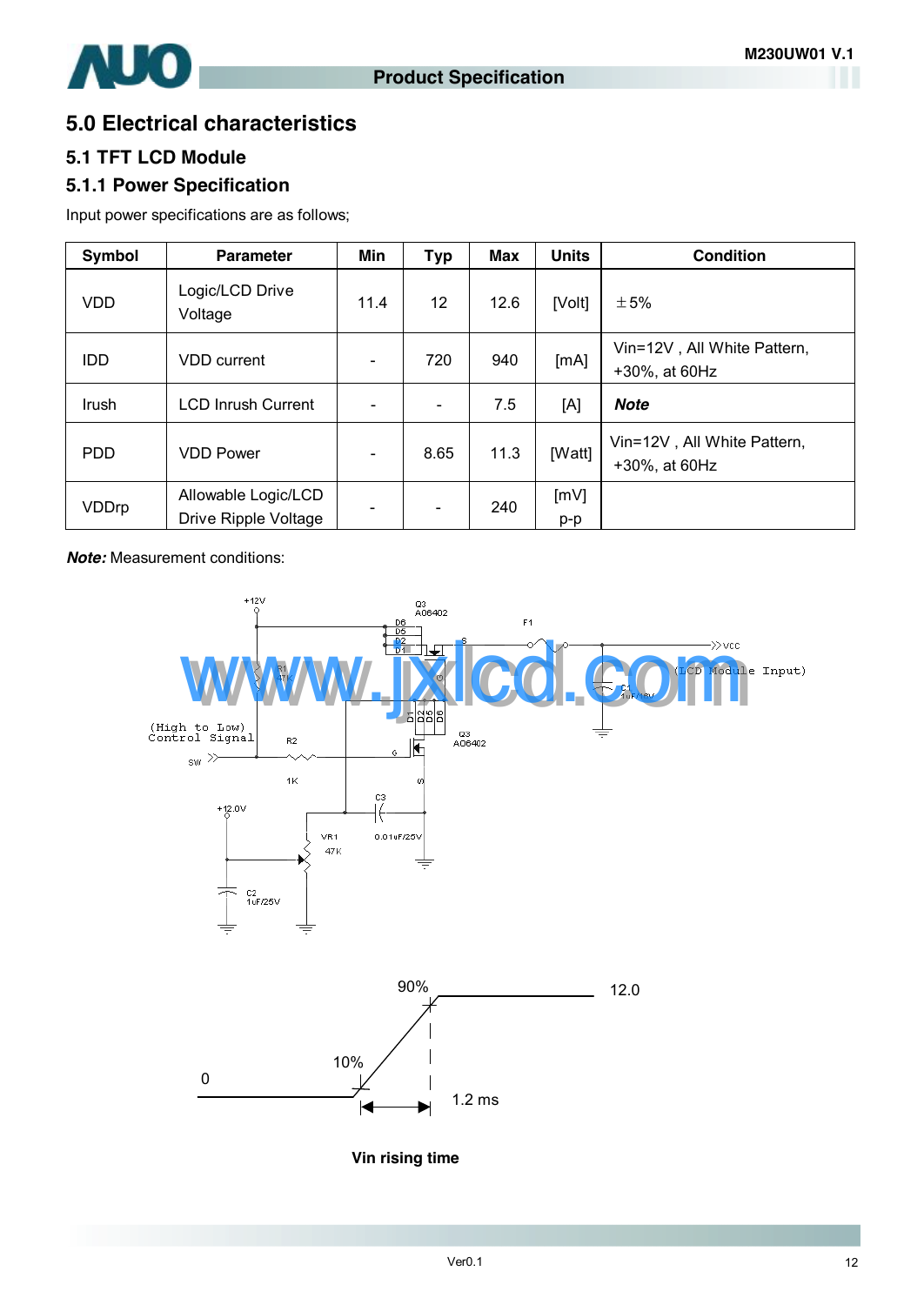

### **5.1.2 Signal Electrical Characteristics**

Input signals shall be low or Hi-Z state when Vin is off It is recommended to refer the specifications of SN75LVDS82DGG (Texas Instruments) in detail.

Each signal characteristics are as follows;

| Symbol      | <b>Parameter</b>           | Min    | Typ    | Max    | <b>Units</b> | <b>Condition</b>       |               |
|-------------|----------------------------|--------|--------|--------|--------------|------------------------|---------------|
|             | Differential Input High    |        |        | $+100$ | [mV]         | $VICM = 1.2V$          |               |
| <b>VTH</b>  | Threshold                  |        |        |        |              | <b>Note</b>            |               |
|             | Differential Input Low     |        |        |        |              |                        | $VICM = 1.2V$ |
| <b>VTL</b>  | Threshold                  | $-100$ |        |        | [mV]         | <b>Note</b>            |               |
| VID         | Input Differential Voltage | 100    |        | 600    | [mV]         | Note                   |               |
| <b>VICM</b> | Differential Input Common  |        |        | $+1.5$ |              | VTH/VTL = $\pm 200$ mV |               |
|             | Mode Voltage               | $+1.0$ | $+1.2$ |        | [V]          | <b>Note</b>            |               |

*Note:* LVDS Signal Waveform

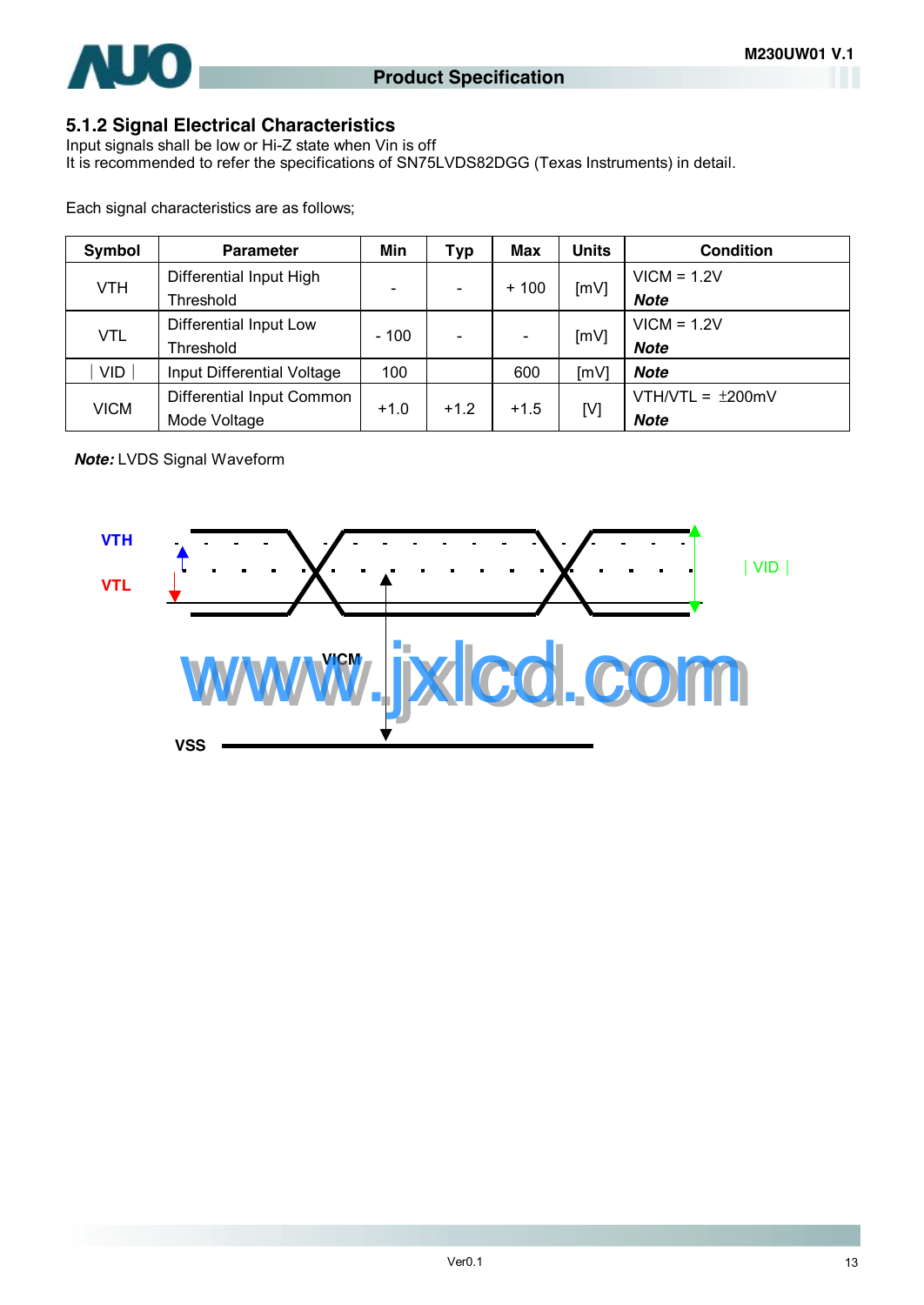

#### **5.2 Inverter Electrical Characteristics**

| Inverter                 | Symbol              | Condition                |                | Values                   | Unit | <b>Notes</b> |                |
|--------------------------|---------------------|--------------------------|----------------|--------------------------|------|--------------|----------------|
|                          |                     |                          | Min.           | Typ.                     | Max. |              |                |
| Inverter:                |                     |                          |                |                          |      |              |                |
| Input Voltage            | $V_{\text{DDB}}$    |                          | 22.0           | 24.0                     | 26.0 | $\vee$       | 1              |
| Input Current            | $I_{\text{DDB}}$    | $V_{BR} = 2.8V$          | 1.8            | 2.1                      | 2.4  | A            | 2              |
| Input Power              | $P_{B}$             | $V_{BR} = 2.8V$          | 45.0           | 50.4                     | 56.0 | Watt         | 2              |
| <b>Brightness Adjust</b> | $V_{\sf BR}$        |                          | $\mathbf 0$    | 2.8                      | 3.3  | $\vee$       | 3              |
| B/L on/off control       | V <sub>ON/OFF</sub> | Lamp $ON =$              | 4.0            | $\overline{\phantom{a}}$ | 5.0  | $\vee$       |                |
|                          |                     | Lamp OFF $=$             | 0              |                          | 0.8  | $\vee$       |                |
| Input inrush current     | <b>I</b> INRUSH     | $V_{\text{DDB}} = 24V$ , | $\blacksquare$ | $\overline{\phantom{a}}$ | 3.5  | A            | $\overline{4}$ |
|                          |                     | $V_{BR} = 3.3V$          |                |                          |      |              |                |
| Lamp:                    |                     |                          |                |                          |      |              |                |
| Life time                |                     | $V_{BR} = 2.8V$          | 50,000         |                          |      | <b>Hrs</b>   | 5              |

#### *Notes:*

- 1. The input voltage ripple is limited below 400mVp-p.
- 2. The specified current and power consumption are under the typical supply input voltage, 24V. Itage ripple is limited below 400mVp-p.<br>d current and power consumption are under the typical supply input voltage, 24V<br>when v<sub>ex</sub> =2.8V, and ICFL= 5.5mA when v<sub>ex</sub> =3.3V.
- 3. ICFL = 5mA when  $v_{BR} = 2.8V$ , and ICFL= 5.5mA when  $v_{BR} = 3.3V$ .
- 4. Test condition: V<sub>DDB</sub> rising time is 10ms. The test schematic as follow. Calculate the inverter input inrush current within  $V_{\text{DDB}}$  rising time.



- 5. The life is determined as the time at which luminace of the lamp is 50% compared to that of initial value at the typical lamp current on condition of continuous operating at 25±2C
- 6. Electrical charecteristics are determined after the unit has been 'ON' and stable for approximately 30min at 25±2C.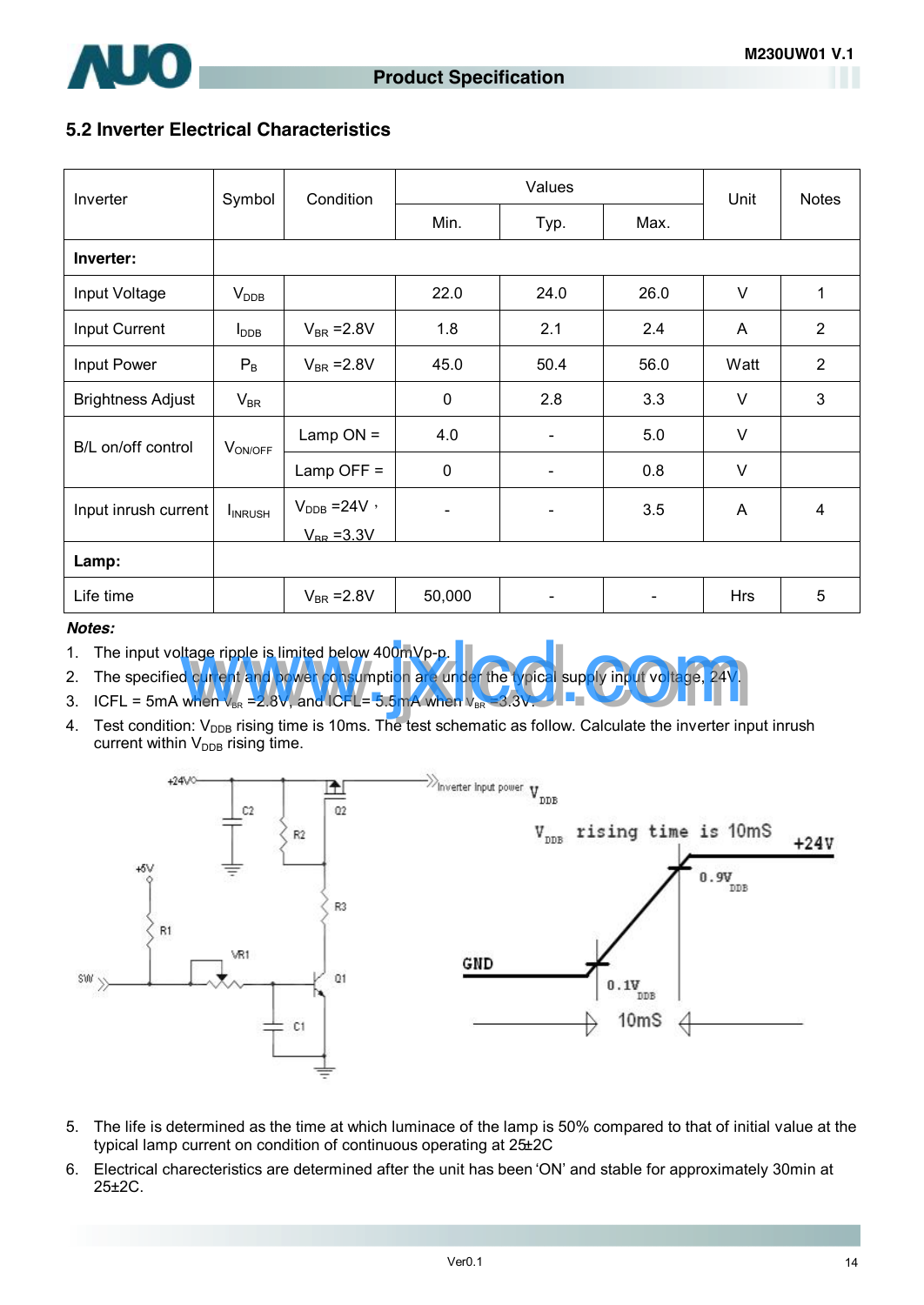

### **6.0 Signal Characteristic**

#### **6.1 Pixel Format Image**

Following figure shows the relationship of the input signals and LCD pixel format.



#### **6.2 The input data format**



*Note:* R/G/B data 7:MSB, R/G/B data 0:LSB

- O = "First Pixel Data"
- E = "Second Pixel Data"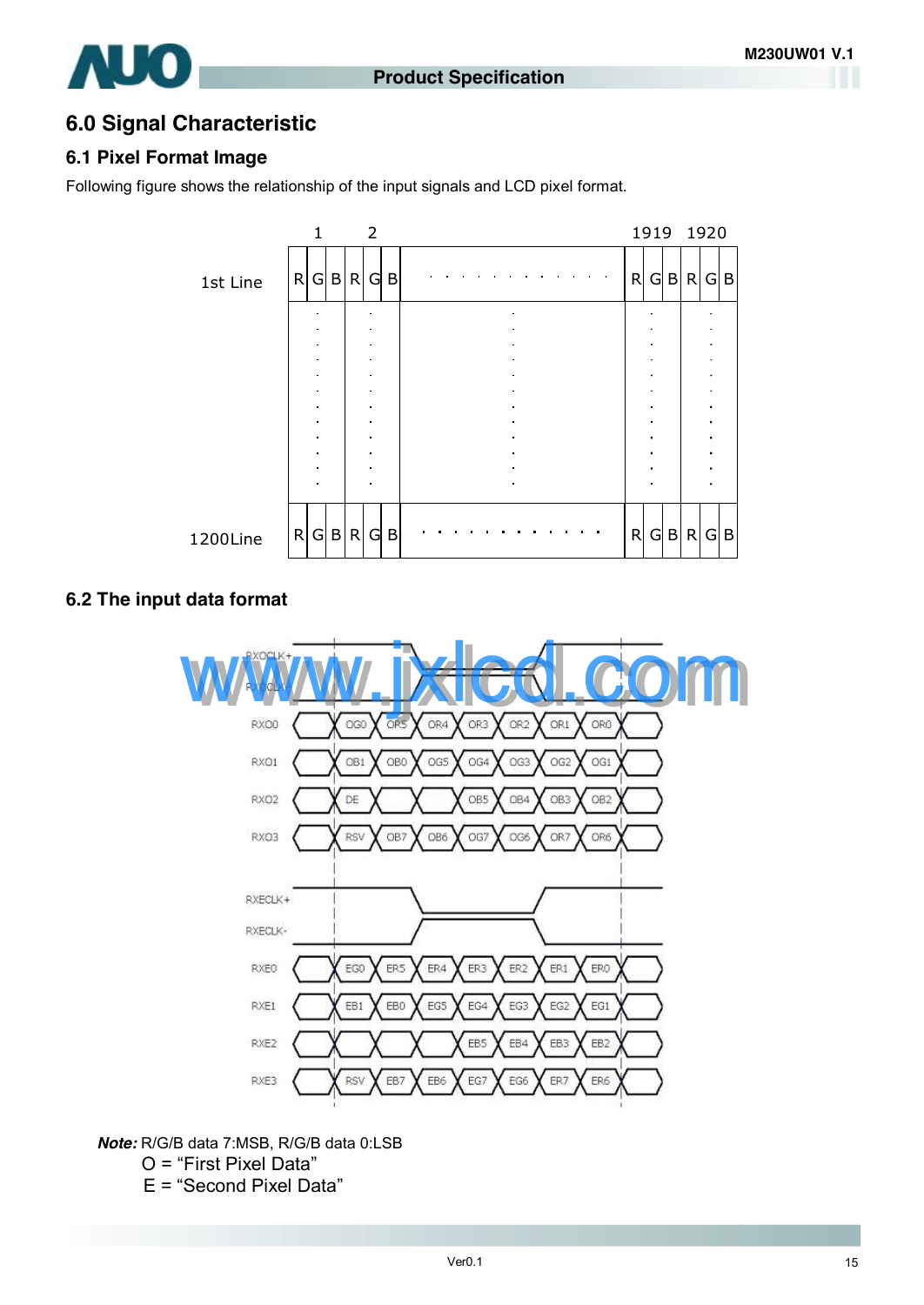

#### **6.3 Signal Description**

The module using one LVDS receiver SN75LVDS82(Texas Instruments) or compatible. LVDS is a differential signal technology for LCD interface and high speed data transfer device. Transmitter shall be SN75LVDS83(negative edge sampling) or compatible**.** The first LVDS port(RxOxxx) transmits odd pixels while the second LVDS port(RxExxx) transmits even pixels.

| <b>PIN</b>     | <b>SIGNAL NAME</b> | <b>DESCRIPTION</b>                                  |
|----------------|--------------------|-----------------------------------------------------|
| 1              | RxOIN0-            | Negative LVDS differential data input (Odd data)    |
| $\overline{2}$ | RxOIN0+            | Positive LVDS differential data input (Odd data)    |
| 3              | RxOIN1-            | Negative LVDS differential data input (Odd data)    |
| 4              | RxOIN1+            | Positive LVDS differential data input (Odd data)    |
| 5              | RxOIN2-            | Negative LVDS differential data input (Odd data)    |
| 6              | RxOIN2+            | Positive LVDS differential data input (Odd data)    |
| $\overline{7}$ | <b>VSS</b>         | Power Ground                                        |
| 8              | RxOCLK-            | Negative LVDS differential clock input (Odd clock)  |
| 9              | RxOCLK+            | Positive LVDS differential clock input (Odd clock)  |
| 10             | RxOIN3-            | Negative LVDS differential data input (Odd data)    |
| 11             | RxOIN3+            | Positive LVDS differential data input (Odd data)    |
| 12             | RxEIN0-            | Negative LVDS differential data input (Even clock)  |
| 13             | RxEIN0+            | Positive LVDS differential data input (Even data)   |
| 14             | <b>VSS</b>         | Power Ground                                        |
| 15             | RxEIN <sub>1</sub> | Positive LVDS differential data input (Even data)   |
| 16             | RxEIN <sub>1</sub> | Negative LVDS differential data input (Even data)   |
| 17             | <b>VSS</b>         | Power Ground                                        |
| 18             | RxEIN2-            | Negative LVDS differential data input (Even data)   |
| 19             | RxEIN2+            | Positive LVDS differential data input (Even data)   |
| 20             | RxECLK-            | Negative LVDS differential clock input (Even clock) |
| 21             | RxECLK+            | Positive LVDS differential clock input (Even clock) |
| 22             | RxEIN3-            | Negative LVDS differential data input (Even data)   |
| 23             | RxEIN3+            | Positive LVDS differential data input (Even data)   |
| 24             | <b>VSS</b>         | Power Ground                                        |
| 25             | <b>NC</b>          | No Connection                                       |
| 26             | <b>NC</b>          | No Connection                                       |
| 27             | <b>NC</b>          | No Connection                                       |
| 28             | <b>VDD</b>         | +12.0 V power supply                                |
| 29             | <b>VDD</b>         | +12.0 V power supply                                |
| 30             | <b>VDD</b>         | +12.0 V power supply                                |

*Note 1:* All GND (ground) pins should be connected together and to VSS which should also be connected to the LCD's metal frame.

*Note 2:* All VDD (power input) pins should be connected together.

*Note 3:* Input signals of odd and even clock shall be the same timing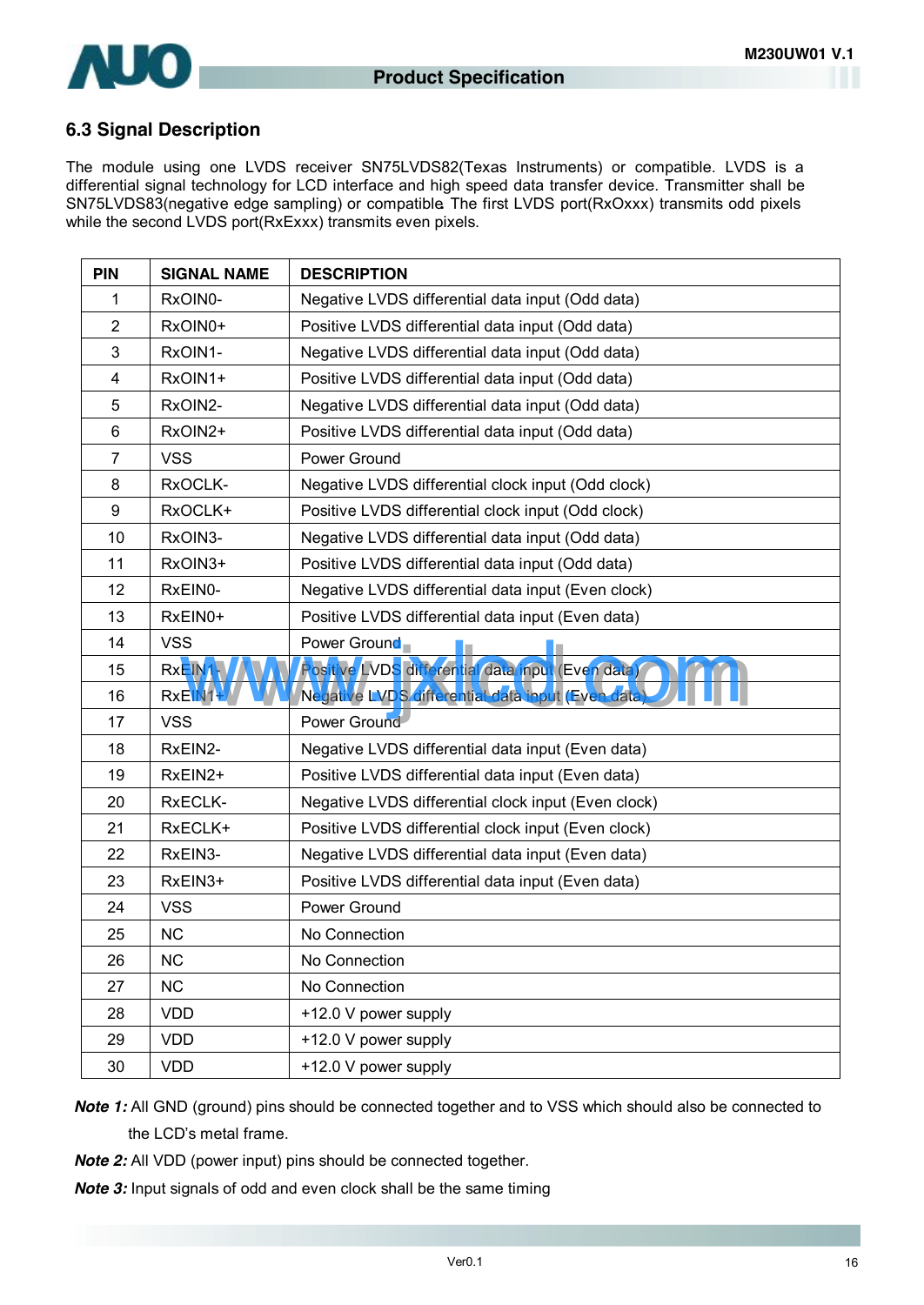

*Note 4:* The drawing of connector.



### **6.4 Interface Timing**

#### **6.4.1 Timing Characteristics**

Basically, interface timings described here is not actual input timing of LCD module but output timing of SN75LVDS82DGG (Texas Instruments) or equivalent.

| <b>Signal</b>         | <b>Item</b> | Symbol                   | Min                          | <b>Typ</b>               | <b>Max</b>                   | <b>Unit</b> |
|-----------------------|-------------|--------------------------|------------------------------|--------------------------|------------------------------|-------------|
| Vertical<br>Section   | Period      | Tv                       | 1211                         | 1250                     | 2048                         | Th          |
|                       | Active      | Tdisp(v)                 | 1200                         | 1200                     | 1200                         | Th          |
|                       | Blanking    | $Tbp(v) + Tfp(v) + PWvs$ | 11                           | 50                       | $\overline{\phantom{a}}$     | Th          |
| Horizontal<br>Section | Period      | Th                       | 1040                         | 1300                     | 2048                         | <b>Tclk</b> |
|                       | Active      | Tdisp(h)                 | 960                          | 960                      | 960                          | <b>Tclk</b> |
|                       | Blanking    | Tbp(h)+Tfp(h)+PWhs       | 80                           | 340                      | $\overline{\phantom{a}}$     | <b>Tclk</b> |
| Clock                 | Period      | Tclk                     | 11.76                        | $\overline{\phantom{a}}$ | $\qquad \qquad \blacksquare$ | ns          |
|                       | Frequency   | Freq                     | $\qquad \qquad \blacksquare$ | $\overline{\phantom{a}}$ | 85                           | <b>MHz</b>  |
| Frame Rate            | Frequency   | F                        | 55                           | 60                       | 61                           | Hz          |

*Note:* DE mode only.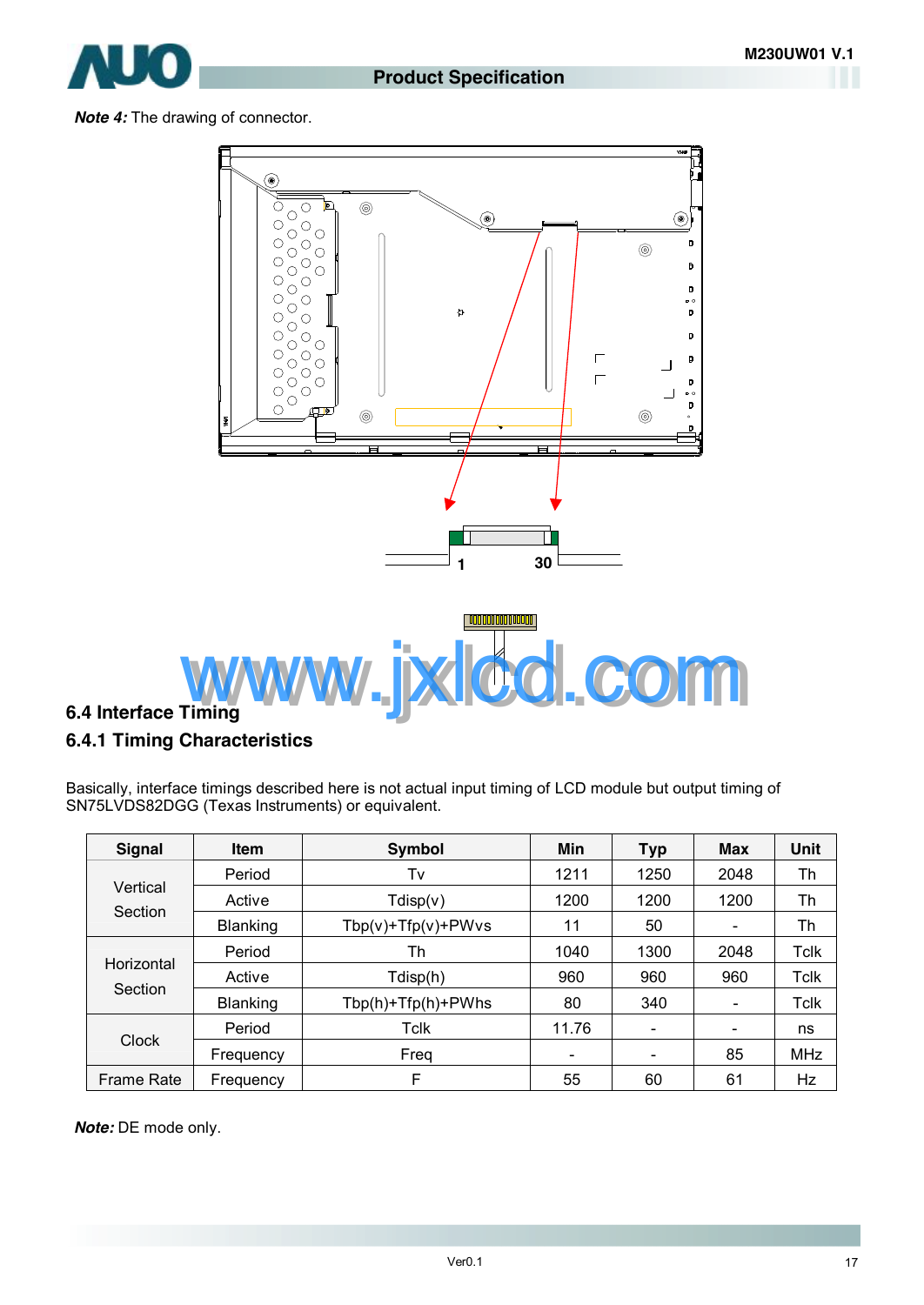

### **Product Specification**

### **6.4.2 Timing diagram**

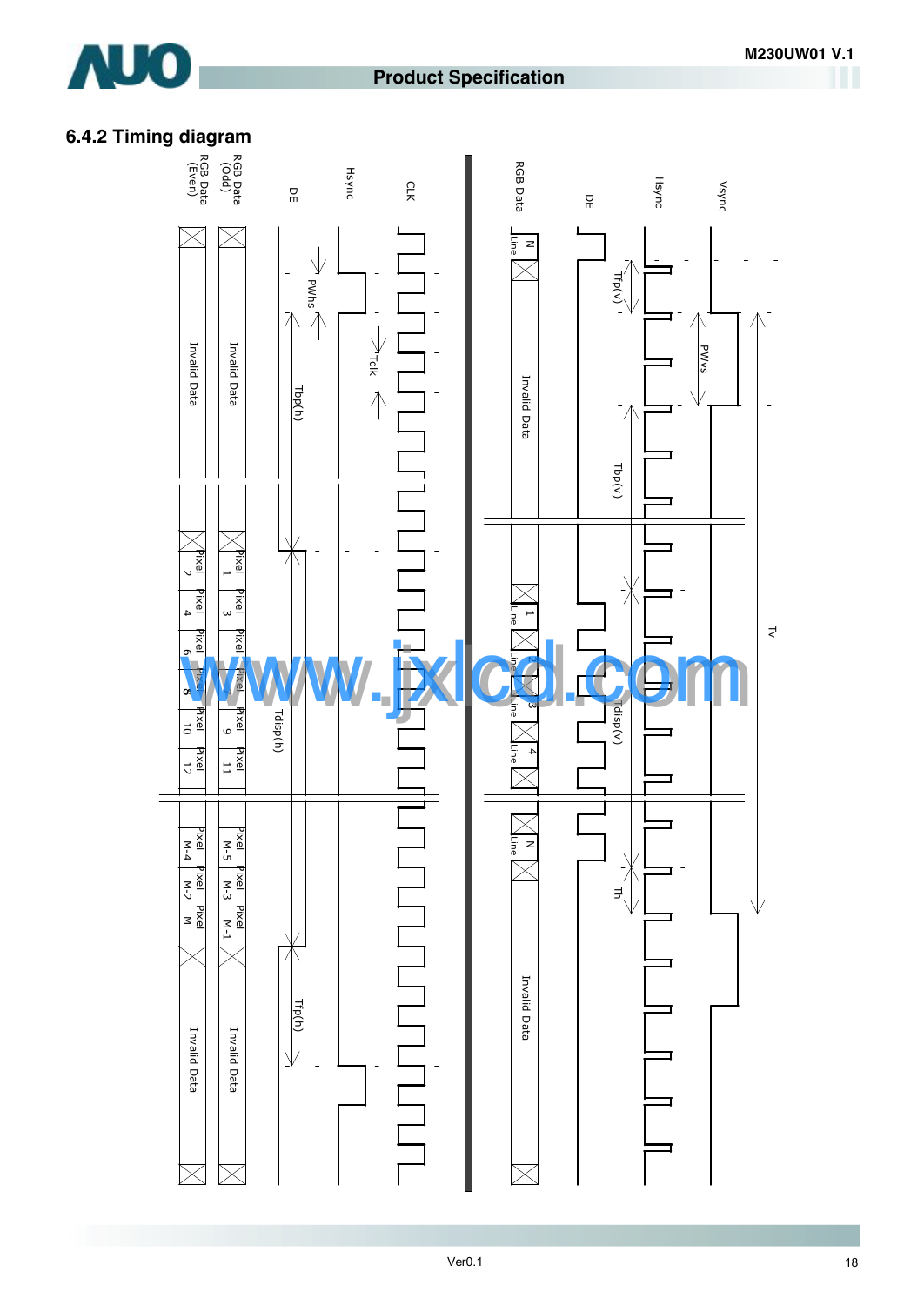

### **6.5 Power ON/OFF Sequence**

Vin power and B/L on/off sequence is as follows. Interface signals are also shown in the chart. Signals from any system shall be Hi-Z state or low level when Vin is off.



| Symbol         | <b>Values</b> |                          |                          | Unit |  |
|----------------|---------------|--------------------------|--------------------------|------|--|
|                | Min           | <b>Typ</b>               | <b>Max</b>               |      |  |
| Τ1             | 0.5           | $\overline{\phantom{0}}$ | 10                       | [ms] |  |
| T <sub>2</sub> | 0.5           | 40                       | 50                       | [ms] |  |
| T <sub>3</sub> | 300           |                          | $\overline{\phantom{a}}$ | [ms] |  |
| T <sub>4</sub> | 300           |                          | -                        | [ms] |  |
| T <sub>5</sub> | 0.5           | 16                       | 50                       | [ms] |  |
| T <sub>6</sub> | 0.5           |                          | 50                       | [ms] |  |
| Τ7             | 1000          |                          |                          | [ms] |  |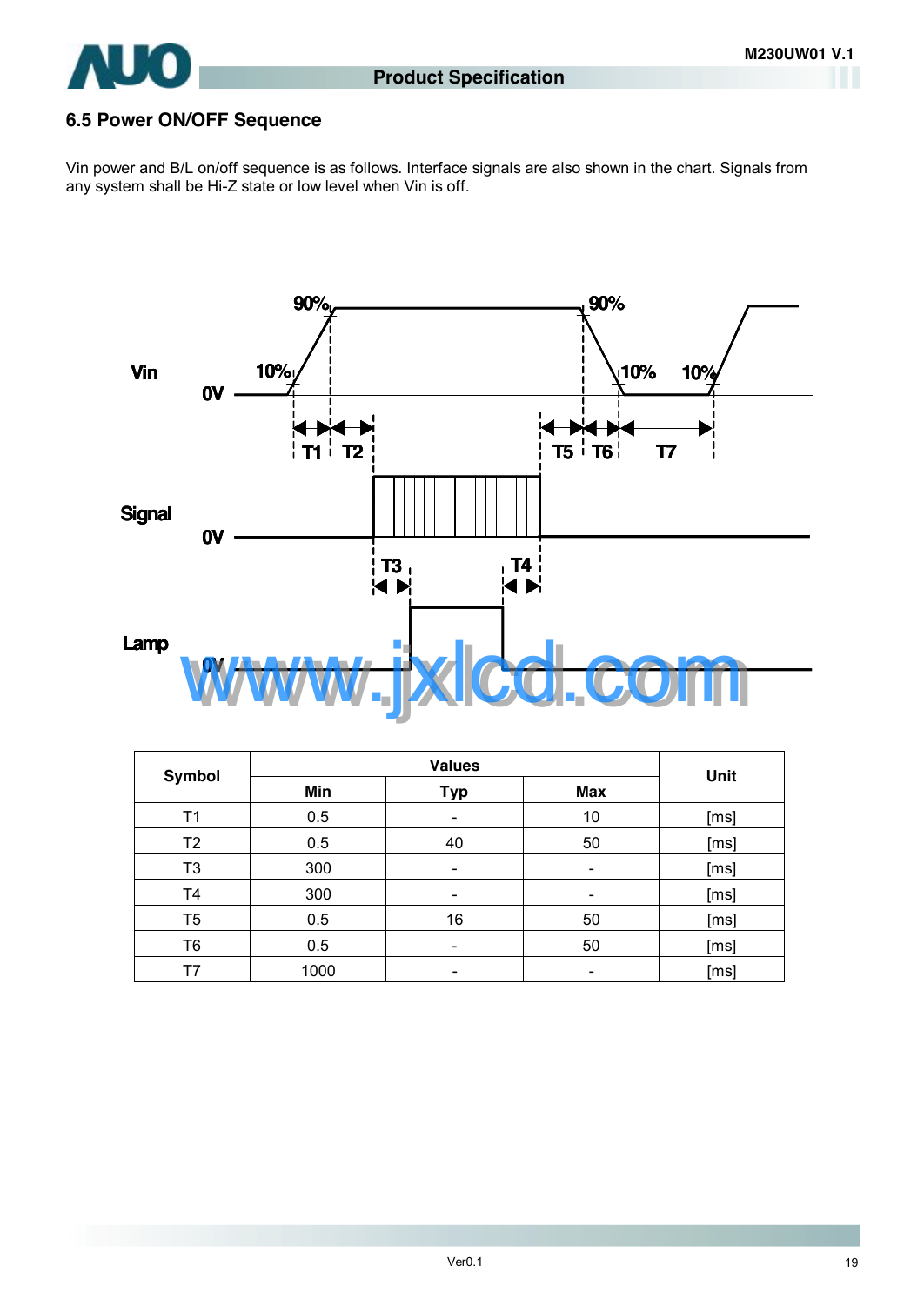

### **7.0 Connector & Pin Assignment**

Physical interface is described as for the connector on module. These connectors are capable of accommodating the following signals and will be following components.

### **7.1 TFT LCD Module**

| <b>Connector Name / Designation</b> | Interface Connector / Interface card                  |  |  |
|-------------------------------------|-------------------------------------------------------|--|--|
| <b>Manufacturer</b>                 | JAE or compatible                                     |  |  |
| <b>Type Part Number</b>             | FI-X30SSL-HF (On board Strong type)                   |  |  |
| <b>Mating Housing Part Number</b>   | FI-X30HL-T (Locked Type)<br>FI-X30S-H (Unlocked Type) |  |  |

### **7.2 Backlight Unit**

**-Inverter connector:** JST S14B-PH-SM3 or equivalent

**-Mating connector:** JST PHR-14 or equivalent

| Pin No.        | <b>Symbol</b>    | <b>Description</b>            |  |
|----------------|------------------|-------------------------------|--|
| 1              | $V_{\rm DDB}$    |                               |  |
| $\overline{2}$ | $V_{\text{DDB}}$ |                               |  |
| 3              |                  |                               |  |
| 4              |                  | W. Exterpreted COM            |  |
| 5              | V <sub>DB</sub>  |                               |  |
| 6              | <b>GND</b>       |                               |  |
| 7              | <b>GND</b>       |                               |  |
| 8              | <b>GND</b>       | Power Ground                  |  |
| 9              | <b>GND</b>       |                               |  |
| 10             | <b>GND</b>       |                               |  |
| 11             | Open             | No Connection                 |  |
| 12             | $V_{ON/OFF}$     | Backlight On/Off signal       |  |
| 13             | $V_{BR}$         | Brightness adjustable voltage |  |
| 14             | Open             | No Connection                 |  |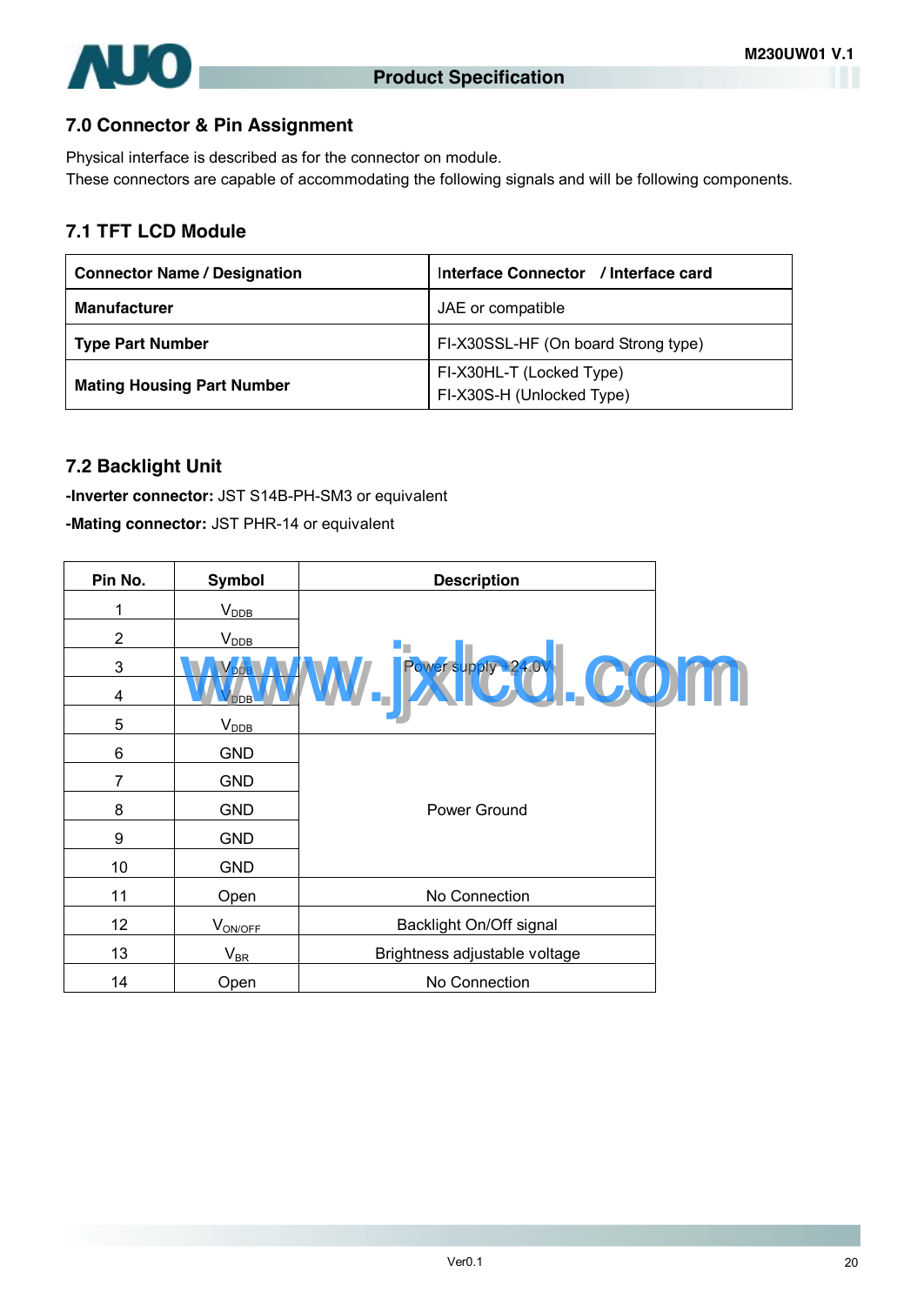

### **8.0 Reliability**

Reliability item and test condition

| No | <b>Test Item</b>                 | <b>Test Condition</b>                                          | Note |
|----|----------------------------------|----------------------------------------------------------------|------|
|    | Temperature Humidity Bias (THB)  | 50°C, 80%, 300hours                                            |      |
| 2  | High Temperature Operation (HTO) | $50^{\circ}$ C, 300 hours                                      |      |
| 3  | Low Temperature Operation (LTO)  | $0^\circ$ C, 300 hours                                         |      |
| 4  | High Temperature Storage (HTS)   | $60^{\circ}$ C, 300 hours                                      |      |
| 5  | Low Temperature Storage (LTS)    | -20 $\degree$ C, 300hours                                      |      |
| 6  | Thermal Shock Test (TST)         | $-20^{\circ}$ C/30min, 50 $^{\circ}$ C/30min, 100 cycles       |      |
| 7  | On/Off Test                      | On/10sec, Off/10sec, 30,000 cycles                             |      |
| 8  | Shock Test (Non-Operating)       | 50G, 11ms, Half-sine wave (+ X, +Y, +Z)                        |      |
| 9  | Vibration Test (Non-Operating)   | 1G(10~200~10 Hz P-P),                                          |      |
|    |                                  | 30 Minutes each Axis(X, Y, Z)                                  |      |
| 10 | ESD (ElectroStatic Discharge)    | Contact Discharge: $\pm$ 8KV, 150pF(330 $\Omega$ ) 1sec,<br>1. |      |
|    |                                  | 8 points, 25 times/ point.                                     |      |
|    |                                  | Air Discharge: $\pm$ 15KV, 150pF(330 $\Omega$ ) 1sec,<br>2.    |      |
|    |                                  | 8 points, 25 times/ point.                                     |      |
| 11 | <b>Altitude Test</b>             | Operation: 10,000 ft                                           |      |
|    |                                  | Non-Operation: 30,000 ft                                       |      |
| 12 | Drop Test                        | The drop height is 60cm                                        |      |

### **9.0 Safety**

# **9.1 Sharp Edge Requirem** There will be no sharp edges or comers on the display assembly that could cause injury.

#### **9.2 Materials**

### **9.2.1 Toxicity**

There will be no carcinogenic materials used anywhere in the display module. If toxic materials are used, they will be reviewed and approved by the responsible AUO Toxicologist.

#### **9.2.2 Flammability**

All components including electrical components that do not meet the flammability grade UL94-V1 in the module will complete the flammability rating exception approval process.

The printed circuit board will be made from material rated 94-V1 or better. The actual UL flammability rating will be printed on the printed circuit board.

#### **9.3 Capacitors**

If any polarized capacitors are used in the display assembly, provisions will be made to keep them from being inserted backwards.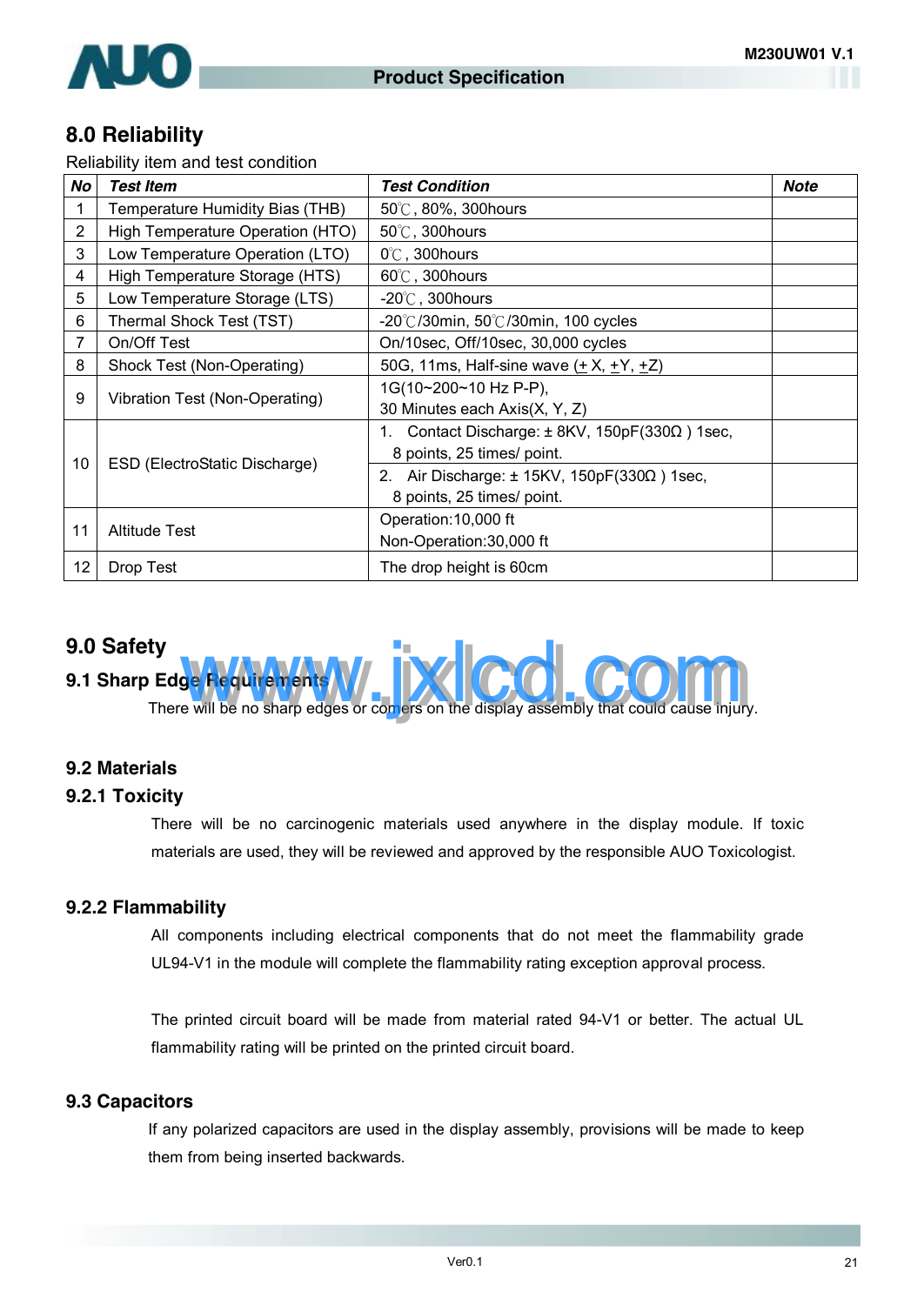

### **10.0 Other requirement**

#### **10.1 National Test Lab Requirement**

The display module will satisfy all requirements for compliance to

| UL 1950, First Edition | U.S.A. Information Technology Equipment         |
|------------------------|-------------------------------------------------|
| CSA C22.2 No.950-M89   | Canada, Information Technology Equipment        |
| <b>EEC 950</b>         | International, Information Technology Equipment |
| <b>EN 60 950</b>       | International, Information Processing Equipment |
|                        | (European Norm for IEC950)                      |

#### **10.2 Label**

The label is on the panel as shown below:



www.jxlcd.com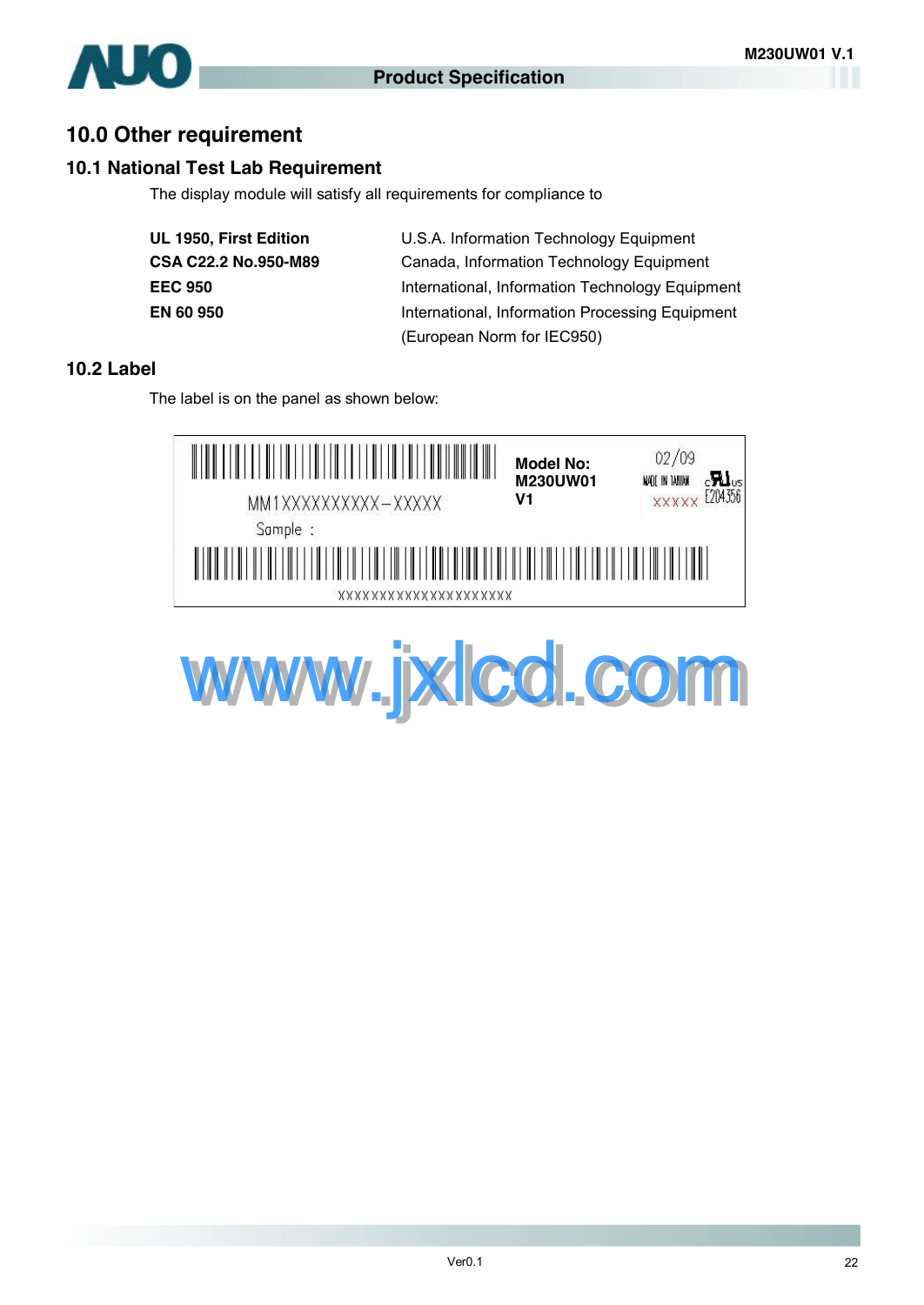

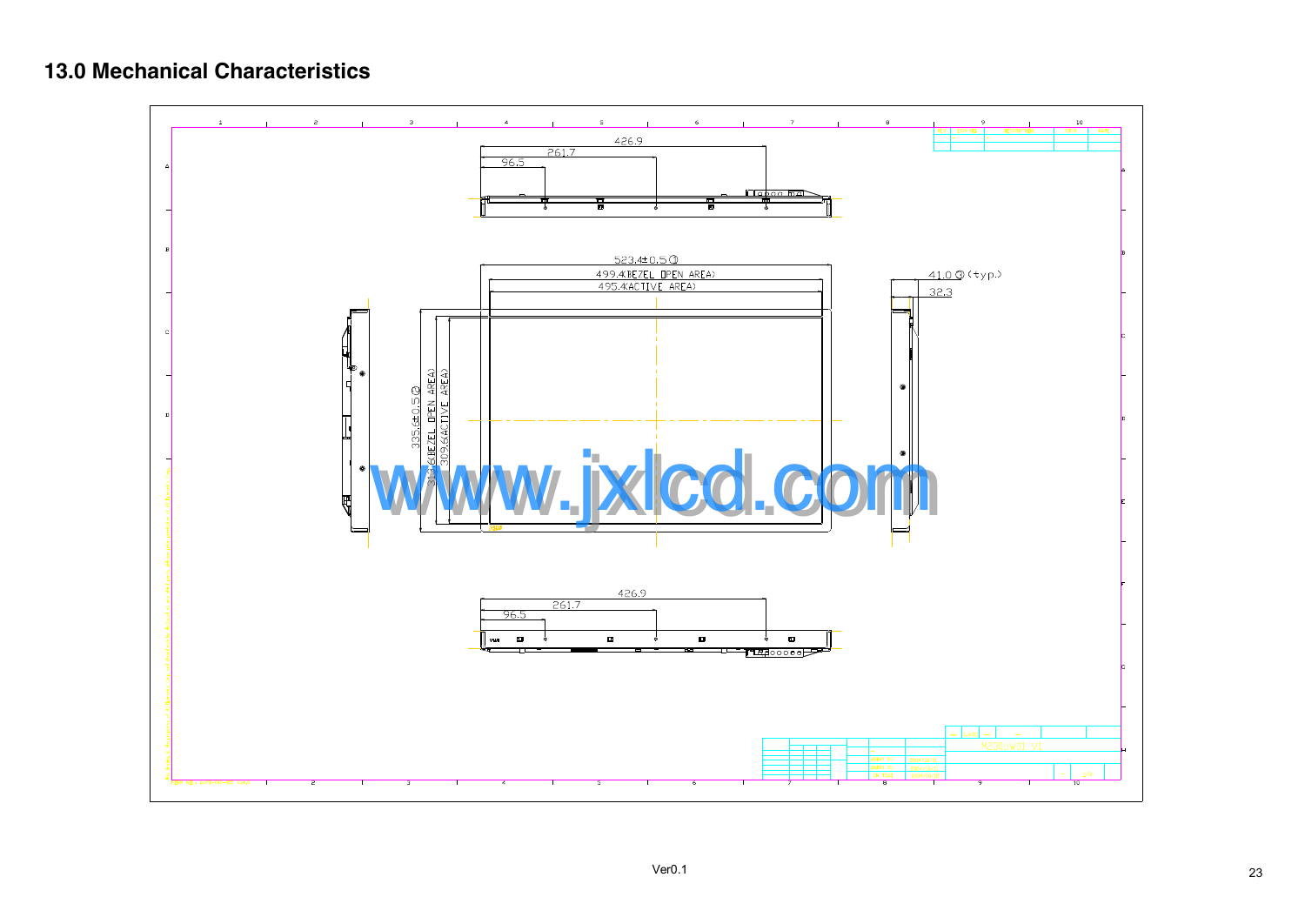